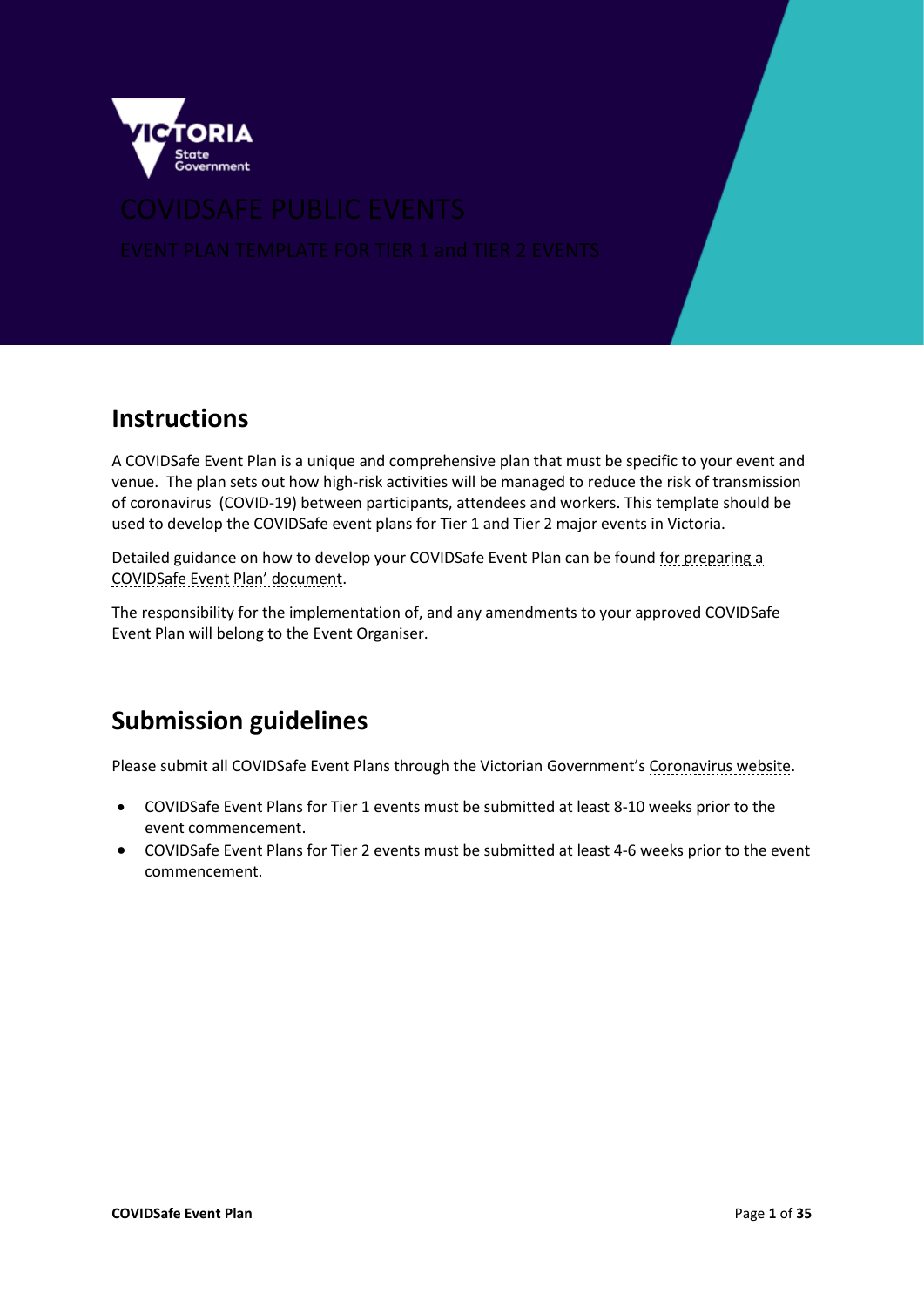## **Section 1: Key Event Information**

### **Contact Information**

Please provide the relevant business details and contact information below:

| <b>Registered company /</b><br>business name               | Victorian Little Athletics Association Inc.                     |  |
|------------------------------------------------------------|-----------------------------------------------------------------|--|
| Trading company / business<br>name                         | Little Athletics Victoria                                       |  |
| <b>Business address</b>                                    | Level 1 Athletics House, 31 Aughtie Drive, Albet Park, VIC 3206 |  |
| <b>ABN</b>                                                 | 47 646 887 442                                                  |  |
| Event organiser name and<br>title                          |                                                                 |  |
| <b>Event organiser phone</b><br>number                     | 03 9960 8600                                                    |  |
| <b>Event organiser email</b>                               |                                                                 |  |
| <b>COVIDSafe coordinator name</b><br>and contacts (if any) |                                                                 |  |
| Liquor license type, number<br>and capacity                | N/A                                                             |  |

#### **Event Details**

Please provide the relevant event details below:

| Event name             | Little Athletics Region Track & Field Carnivals X 7                                                                                                                                                                                                                                                                                                                                                                                                                                  |  |  |
|------------------------|--------------------------------------------------------------------------------------------------------------------------------------------------------------------------------------------------------------------------------------------------------------------------------------------------------------------------------------------------------------------------------------------------------------------------------------------------------------------------------------|--|--|
| <b>Event locations</b> | Knox Athletics Centre, Bunjil Way, Knoxfield, VIC 3180<br>1.<br>Harold Stevens Athletics Field, Outlook Rd Coburg North, VIC<br>2.<br>3058<br>Newport Park Athletics Track, Corner, The Strand & North Rd,<br>3.<br>Newport, VIC 3015<br>Duncan MacKinnon Reserve, Corner North Rd and<br>4.<br>Murrumbeena Road, Murrumbeena VIC 3163<br>Edwin Flack Reserve, Manuka Road, Berwick, VIC 3806<br>5.<br>Ballarat Regional Athletics Centre, York St, Ballarat East, VIC<br>6.<br>3350 |  |  |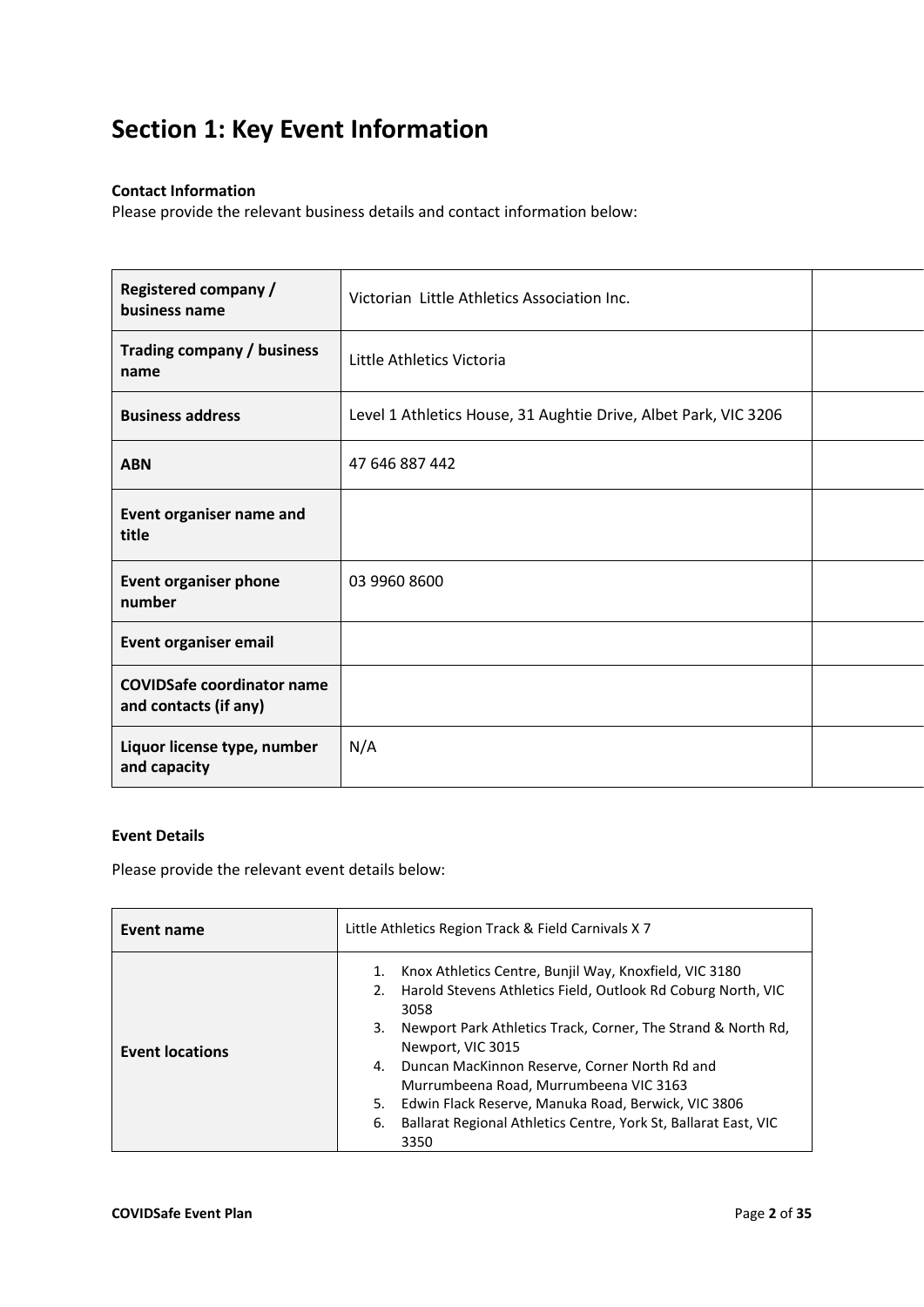|                                                         | McEwen Reserve Athletic Track, Numurkah Road, Shepparton,<br>7.<br><b>VIC 3644</b>                                                                                                                                                                                                                                                                                                                                                                                                                                                                                                                                                                                                                                                                                                                                                                                                                                                                              |  |  |
|---------------------------------------------------------|-----------------------------------------------------------------------------------------------------------------------------------------------------------------------------------------------------------------------------------------------------------------------------------------------------------------------------------------------------------------------------------------------------------------------------------------------------------------------------------------------------------------------------------------------------------------------------------------------------------------------------------------------------------------------------------------------------------------------------------------------------------------------------------------------------------------------------------------------------------------------------------------------------------------------------------------------------------------|--|--|
| Date (s) of event                                       | 13 <sup>th</sup> & 14 <sup>th</sup> February 2021                                                                                                                                                                                                                                                                                                                                                                                                                                                                                                                                                                                                                                                                                                                                                                                                                                                                                                               |  |  |
| <b>Duration of the event</b>                            | Competition commences 8am and concludes at 7pm on both days                                                                                                                                                                                                                                                                                                                                                                                                                                                                                                                                                                                                                                                                                                                                                                                                                                                                                                     |  |  |
| <b>Event description</b>                                | Children's track & field athletics competition                                                                                                                                                                                                                                                                                                                                                                                                                                                                                                                                                                                                                                                                                                                                                                                                                                                                                                                  |  |  |
| Timing of key event activities                          | Competition commences 8am and concludes at 7pm on both days                                                                                                                                                                                                                                                                                                                                                                                                                                                                                                                                                                                                                                                                                                                                                                                                                                                                                                     |  |  |
| <b>Serving of alcohol</b>                               | No.                                                                                                                                                                                                                                                                                                                                                                                                                                                                                                                                                                                                                                                                                                                                                                                                                                                                                                                                                             |  |  |
| <b>Event website</b>                                    | https://lavic.com.au/event/2021-region-track-field-carnivals/                                                                                                                                                                                                                                                                                                                                                                                                                                                                                                                                                                                                                                                                                                                                                                                                                                                                                                   |  |  |
| <b>Experience arranging a</b><br><b>COVIDSafe event</b> | LAVic has developed a set of COVID-safe protocols for its<br>$\bullet$<br>95 affiliated Centres to conduct weekly competition and<br>training activities by. These have been implemented and<br>complied with without incident. See online resources at<br>https://lavic.com.au/covid-19/.<br>LAVic has significant operational & strategic knowledge<br>$\bullet$<br>in conducting COVID-safe track & field events.<br>All athletes, officials, volunteers and staff have<br>٠<br>experience complying with COVID-19 restrictions for<br>community sport; the majority of spectators will be<br>parents/carers, who also have experience and familiarity<br>with LAVic COVID-19 restrictions.<br>LAVic has over 5 decades of experience conducting these<br>events at these and other venues across Victoria. Local<br>relationships with Local Government, contractors, Centre<br>& Region committees, product and service suppliers are<br>well established. |  |  |

#### **Attendance and tiers**

Please provide details of the event attendees and event tier:

| Total expected attendees | Up to 2500 attendees at each Carnival. |
|--------------------------|----------------------------------------|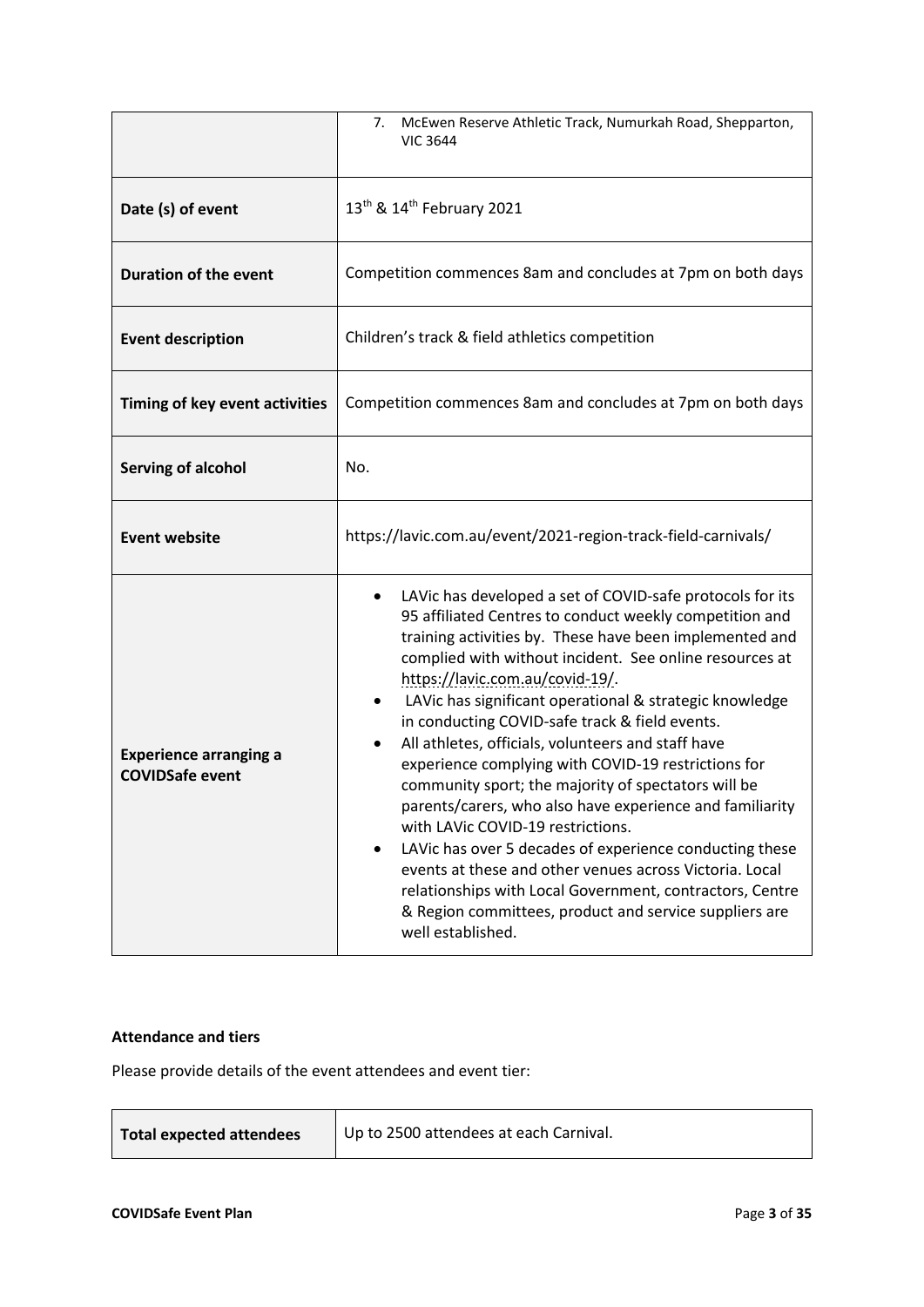| <b>Expected peak attendees</b>                                                    | 2000                                   |
|-----------------------------------------------------------------------------------|----------------------------------------|
| Attendee demographic                                                              | Families with school aged children.    |
| Attendance number from<br>previous years if the event<br>has been held previously | Up to 2500 attendees at each Carnival. |
| <b>Event Tier</b><br>(Tier 1 or Tier 2)                                           | Tier 2                                 |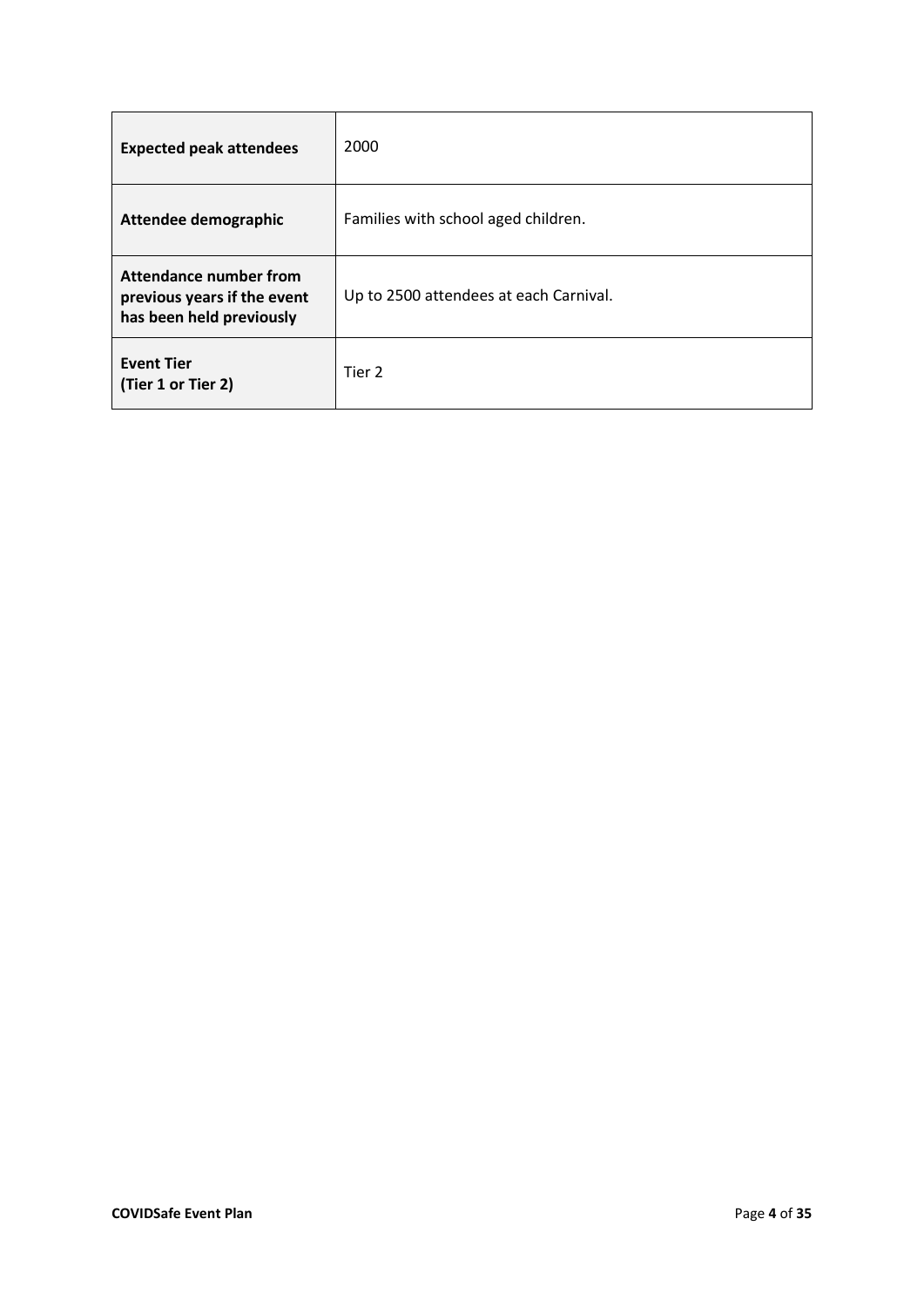#### **Venue Details**

Please see APPENDIX 1 (p.23) for details pertaining to all 6 venues.

## **Section 2: Event Site Map**

Please see Appendix 1 (p.23) for site maps for all 6 venues.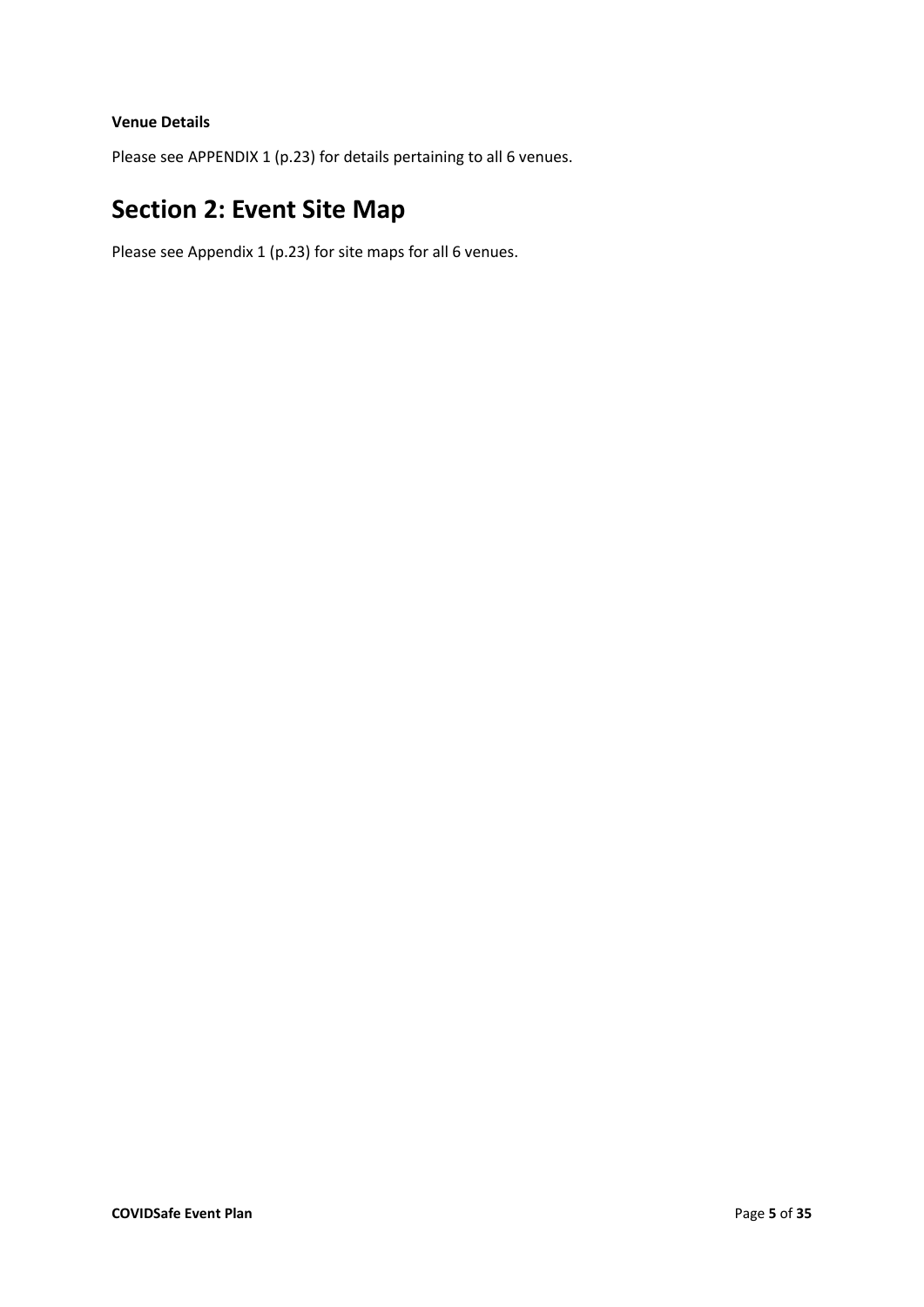## **Section 3: Explanation of Event Public Health Risk Controls**

All COVIDSafe Event Plans must incorporate controls to mitigate the risk of coronavirus (COVID-19) transmission before, during and after the event. Consideration must be given to the following aspects of event planning when creating a COVIDSafe Event Plan to identify and mitigate public health risks:

- Event oversight and administration
- Atendeemanagement
- Cleaning and hygiene
- Workers, vendors and subcontractor safety

Please note, this template only provides details of general event risk controls. Event organisers are expected to also incorporate event-specific controls into their COVIDSafe Event Plans based on the contextual needs of their event.

For detailed guidance on event specific risk controls please refer to '[Guidance for preparing a](https://www.coronavirus.vic.gov.au/covidsafe-plan-events)  [COVIDSafe Event Plan](https://www.coronavirus.vic.gov.au/covidsafe-plan-events)'.

### **Oversight and administration**

Events must have an appropriate governance structure that incorporates communication of intent to all event authorities, detail of key people involved in the COVIDSafe Event Plan and key processes to plan and deliver COVIDSafe events.

- How will you ensure general governance arrangements are widely understood by all facilitators of the event?
- How will you monitor the Victorian Government's latest public health advice and incorporate it into your planning?
- How will you ensure that attendees are provided with key public health messages and advice to stay at home if unwell?
- How will you enable clear and detailed record-keeping to facilitate contact tracing?
- How will you assess and mitigate flow on implications to any surrounding local communities?

| <b>Timing</b> | Plans / actions                                                                                                                                                                                                                 | Responsible                                    |
|---------------|---------------------------------------------------------------------------------------------------------------------------------------------------------------------------------------------------------------------------------|------------------------------------------------|
| <b>Before</b> | Competition Director & Officials structure<br>$\bullet$<br>established for each event/venue.<br>Event Guide produced for each Carnival and<br>$\bullet$<br>distributed to the volunteer workforce and<br>participating Centres. | General Manager,<br>Competition &<br>Education |

### **General Governance**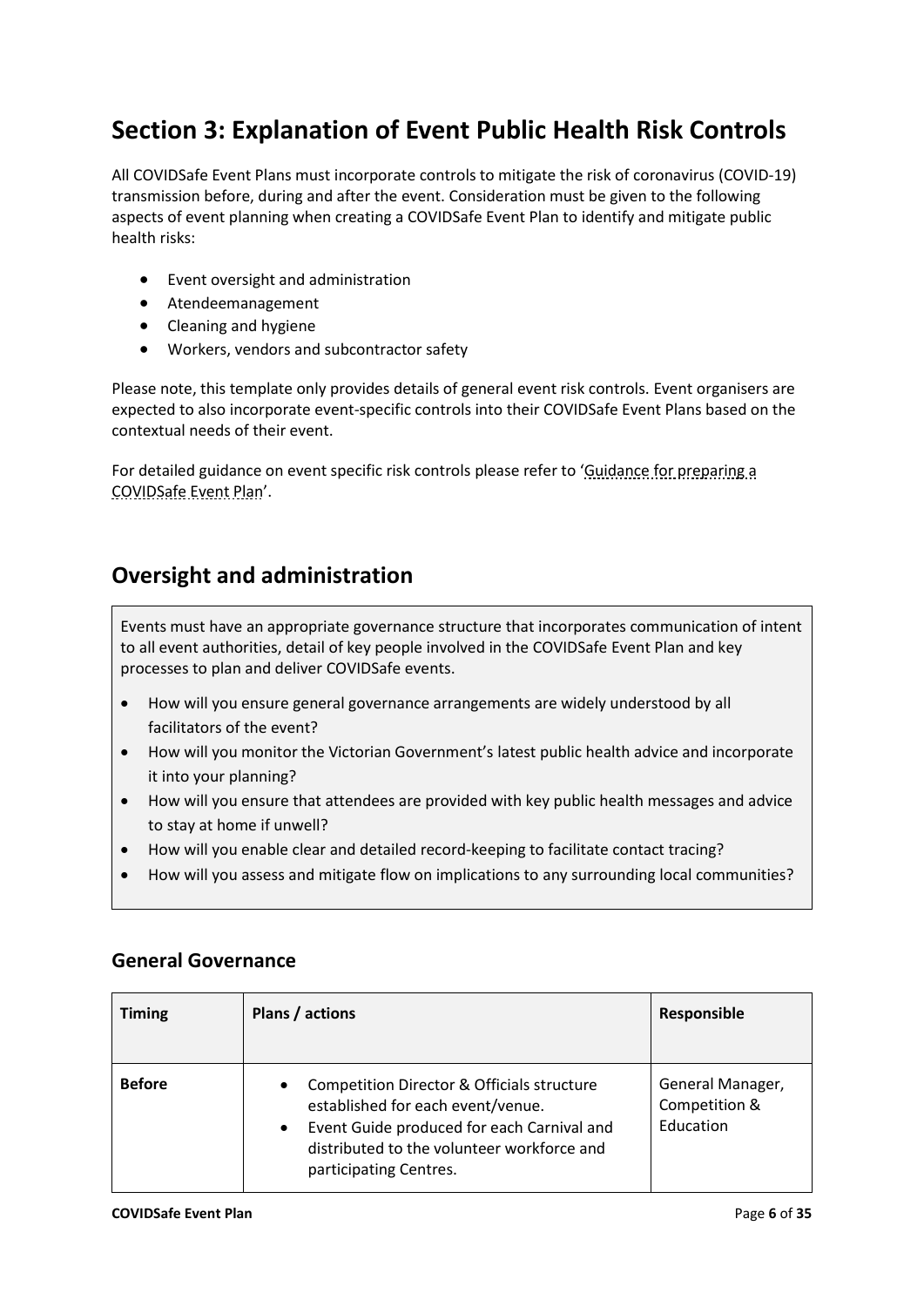| <b>During</b> | Briefings delivered by Competition Directors at<br>٠<br>each respective venue.<br>Issues arising escalated to Shane Bertrand, GM<br>$\bullet$<br>- Competition & Education, and/or Anthony<br>McIntosh, CEO | General Manager,<br>Competition &<br>Education |
|---------------|-------------------------------------------------------------------------------------------------------------------------------------------------------------------------------------------------------------|------------------------------------------------|
| After         | Issues arising escalated to Shane Bertrand, GM<br>$\bullet$<br>- Competition & Education.                                                                                                                   | GM - Competition &<br>Education                |

### **Communicate Expectations to Event Workersand Attendees**

| <b>Timing</b> | Plans / actions                                                                                                                | Responsible                     |
|---------------|--------------------------------------------------------------------------------------------------------------------------------|---------------------------------|
| <b>Before</b> | Expectations & resources outlined in Event<br>٠<br>Booklet and distributed to staff, volunteers and<br>contractors in advance. | GM - Competition &<br>Education |
| <b>During</b> | Pre-event briefings held for staff & volunteers<br>$\bullet$<br>Contractors greeted and briefed upon arrival.<br>$\bullet$     | Event Director                  |

### **Record Keeping to Support Contact Tracing of workers, contractors and patrons**

| <b>Timing</b> | Plans / actions                                                                                                 | Responsible |
|---------------|-----------------------------------------------------------------------------------------------------------------|-------------|
| <b>Before</b> | Set up staff, LAVic staff record their attendance via<br>LAVic QR Code online tool                              | CEO         |
| <b>During</b> | Staff, volunteers, Officials, spectators, contractors etc.<br>all regiser attendance LAVic QR Code online tool. | CEO         |
| After         | Attendance records for entire event kept for 28 days &<br>provided to health authorities upon request.          | CEO         |

### **Impact on the Local Community**

| <b>Timing</b> | Plans / actions                                                    | Responsible                     |
|---------------|--------------------------------------------------------------------|---------------------------------|
| <b>Before</b> | Event approvals sought from host Local<br>Governmant Organisation. | GM - Competition &<br>Education |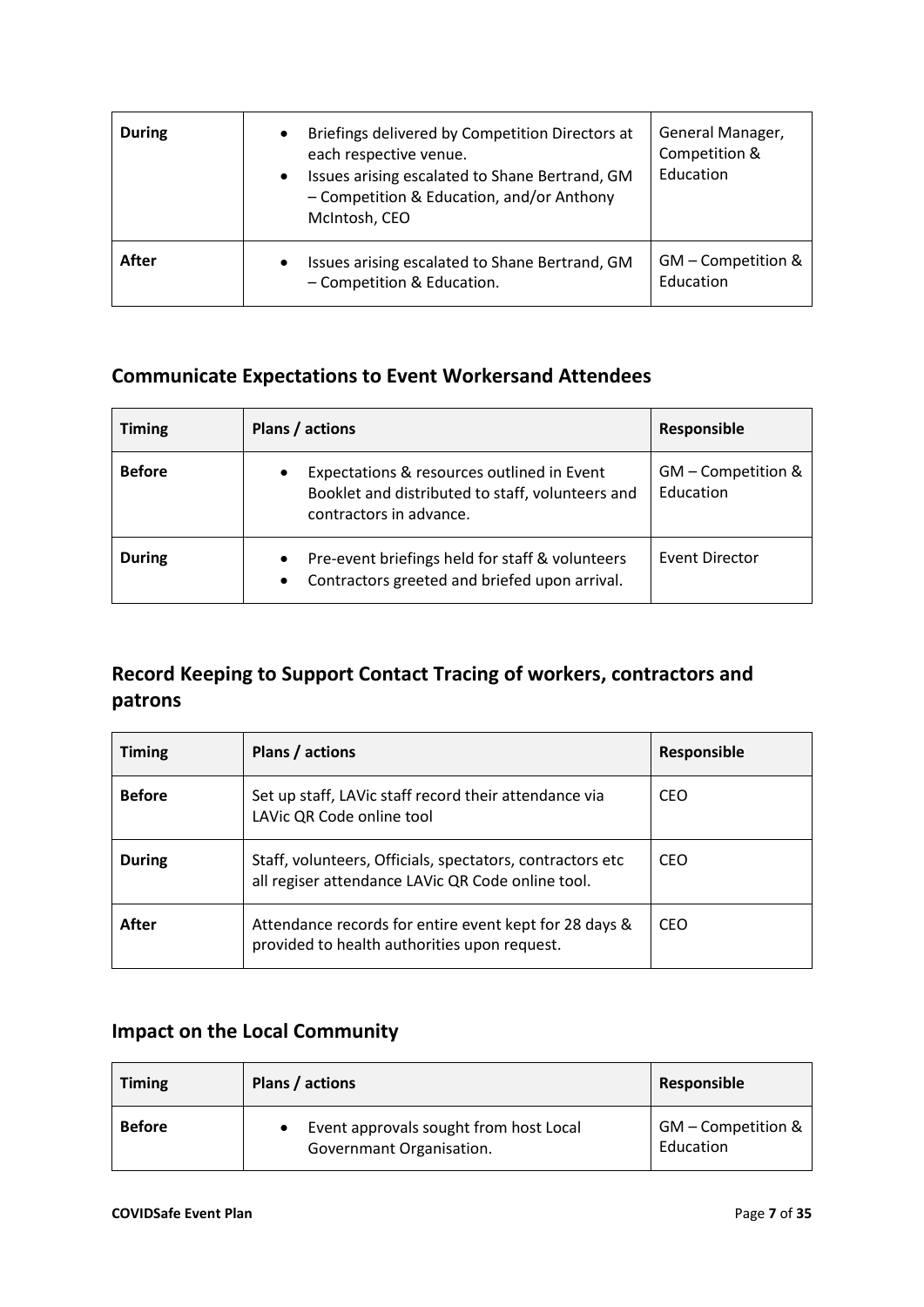|               | Local Police Stations advised of event in<br>$\bullet$<br>advance.<br>Local tourism bodies advised (regional venues<br>$\bullet$<br>only). |     |
|---------------|--------------------------------------------------------------------------------------------------------------------------------------------|-----|
| <b>During</b> | None required.                                                                                                                             | N/A |

### **Attendee Management**

Arrangements must be in place to ensure physical distancing is maintained throughout the event. All workers and attendees must be screened for coronavirus (COVID-19) symptoms before the event, and first aid plans should incorporate the management of suspected coronavirus (COVID-19) cases.

- How will you ensure that physical distancing requirements are maintained during the event, including when alcohol is being consumed?
- What measures will you put in place to screen for coronavirus (COVID-19) symptoms?
- How will you monitor the number of people at the event at any given time?
- How will you incorporate the management of suspected coronavirus (COVID-19) cases in your first aid plans?

| <b>Timing</b> | Plans / actions                                                                                                                                                                                                                                                                                         | Responsible                                                               |
|---------------|---------------------------------------------------------------------------------------------------------------------------------------------------------------------------------------------------------------------------------------------------------------------------------------------------------|---------------------------------------------------------------------------|
| <b>Before</b> | Signage on display outside venue entry gates.<br>Spacing markers on ground outside entry gates.<br>٠<br>Email messages sent to families upon<br>$\bullet$<br>registration.<br>Physical distancing arrangements as per LAVic<br>$\bullet$<br>COVID-19 protocols for competition (click HERE<br>to view). | <b>Region Competition</b><br>Director                                     |
| <b>During</b> | Regular public announcements via PA system;<br>Spacing markers on ground around high traffic<br>$\bullet$<br>areas, such as narrow walkways, jump pits,<br>finish line.<br>COVID Safe Officials rostered to maintain COVID<br>$\bullet$<br>compliance.                                                  | <b>Region Competition</b><br>Director; GM -<br>Competition &<br>Education |

### **Maintain Physical Distancing**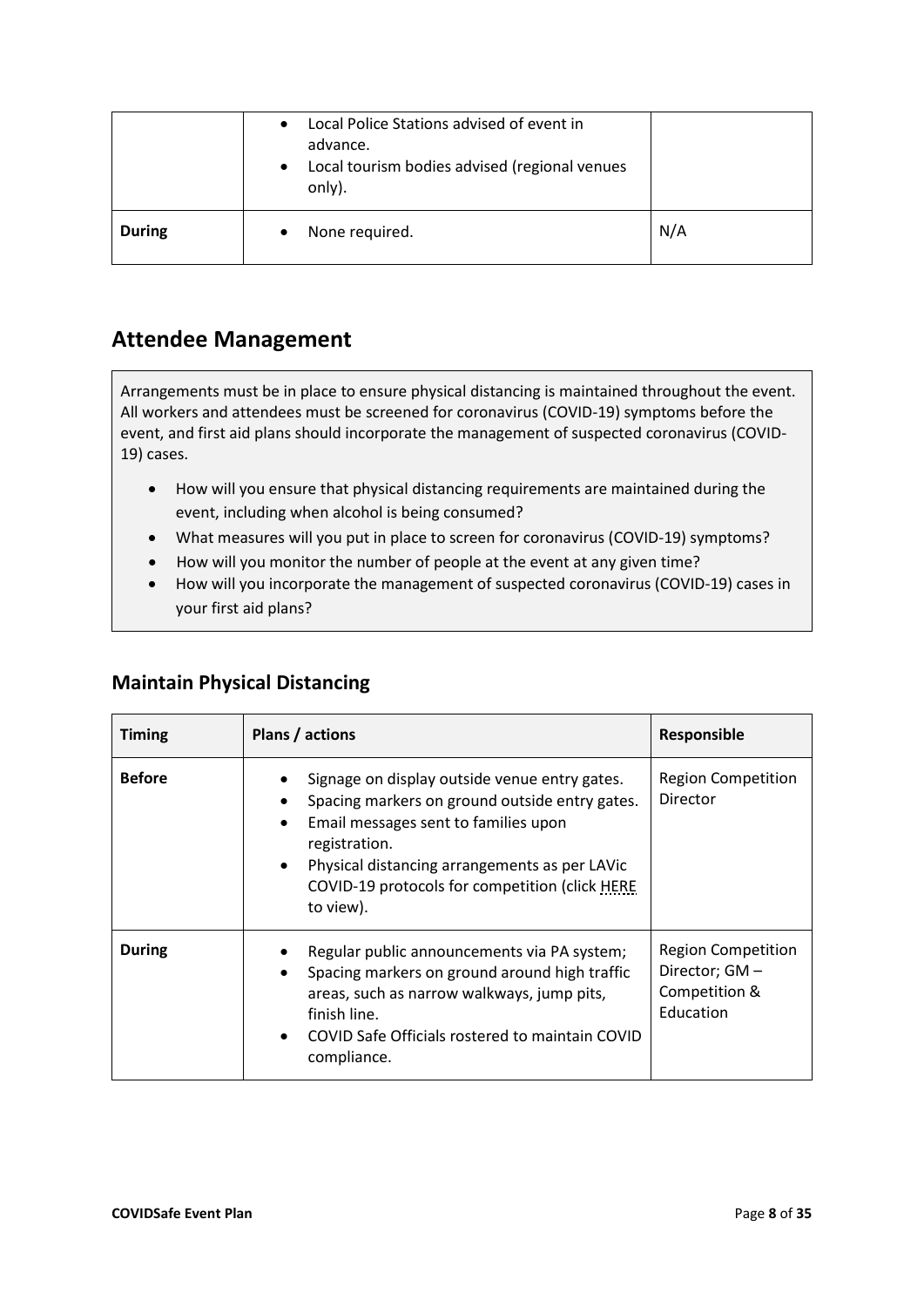| <b>Timing</b> | Plans / actions                                                                                                                                          | Responsible                                     |
|---------------|----------------------------------------------------------------------------------------------------------------------------------------------------------|-------------------------------------------------|
| <b>Before</b> | Staff, officials, volunteers, Regions & Centres<br>$\bullet$<br>advised via Region event booklet.<br>Contractors advised upon appointment &<br>$\bullet$ | GM - Competition &<br>Education;<br>Competition |

• Signage on display at points of entry.

around each venue.

provided with COVID-safe instructions. • Athletes & families advised upon registration.

• Verbal announcements via the PA system. • Signage on display at high profile locations Directors

Competition Directors

### **Screening for symptoms of workers, contractors and patrons**

### **Entry Points**

| <b>Timing</b> | Plans / actions                                                                                                                                                                                                   | Responsible                     |
|---------------|-------------------------------------------------------------------------------------------------------------------------------------------------------------------------------------------------------------------|---------------------------------|
| <b>Before</b> | Ground markings at entry points to remind<br>$\bullet$<br>patrons to to ensure physical distancing.<br>Signage erected outside entry points reminding<br>$\bullet$<br>patrons of physical distancing obligations. | Competition<br><b>Directors</b> |
| <b>During</b> | As above.<br>Volunteer posted at each point of entry.<br>$\bullet$                                                                                                                                                | Competition<br>Directors.       |

### **End of event or patron departure for the event**

**During | •** Social media messaging

| <b>Timing</b> | Plans / actions                                                                                                                    | Responsible                     |
|---------------|------------------------------------------------------------------------------------------------------------------------------------|---------------------------------|
| <b>Before</b> | Families advised of departure plans &<br>$\bullet$<br>specifically, the requirement to physically<br>distance, at time of booking. | Competition<br><b>Directors</b> |
| <b>During</b> | Announcements to be made via PA system<br>$\bullet$<br>remding patrons of requirement to physically<br>distance upon departure.    | Competition<br><b>Directors</b> |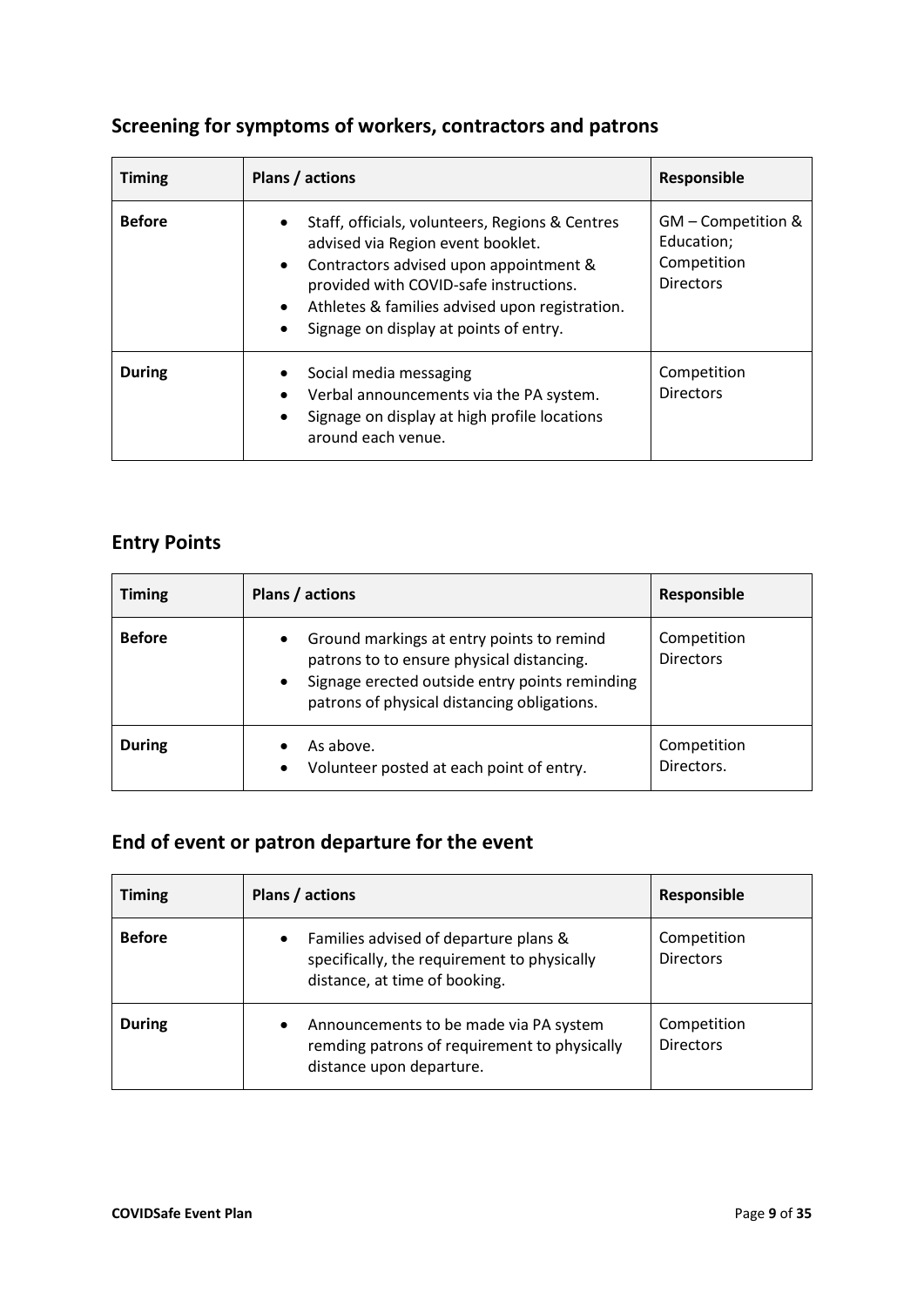## **First Aid / In-Event Health Service Plans**

| <b>Timing</b> | Plans / actions                                                                                                                                                                                                                                                                          | Responsible                     |
|---------------|------------------------------------------------------------------------------------------------------------------------------------------------------------------------------------------------------------------------------------------------------------------------------------------|---------------------------------|
| <b>Before</b> | First aid contractors appointed to every event &<br>$\bullet$<br>venue.<br>First aid contractors provided a copy of LAVic<br>$\bullet$<br>COVID protocols for familiarisation purposes.<br>First aid contractors advised of maximum<br>$\bullet$<br>patronage allowed in First Aid Room. | GM - Competition &<br>Education |
| During        | First aiders introduced to COVID Safe Officials<br>$\bullet$                                                                                                                                                                                                                             | Competition<br>Director         |
| After         | No action required.<br>$\bullet$                                                                                                                                                                                                                                                         |                                 |

## **Emergency services access**

| <b>Timing</b> | Plans / actions                                                                             | Responsible             |
|---------------|---------------------------------------------------------------------------------------------|-------------------------|
| <b>Before</b> | Emergency services gates & access areas<br>$\bullet$<br>cleared of obstructions & unlocked. | Competition<br>Director |
| <b>During</b> | Emergency services gates & access areas<br>$\bullet$<br>cleared of obstructions.            | Competition<br>Director |

### **Evacuation**

| <b>Timing</b> | Plans / actions                                                                                                                                        | Responsible                     |
|---------------|--------------------------------------------------------------------------------------------------------------------------------------------------------|---------------------------------|
| <b>Before</b> | Venue evacuation plans communicated to staff,<br>٠<br>contractors, volunteers, officials, athletes,<br>parents via the event guide prior to the event. | GM - Competition &<br>Education |
| <b>During</b> | Announcements outlining evacuation<br>$\bullet$<br>procedures made via the PA system to patrons.                                                       | Competition<br>Director         |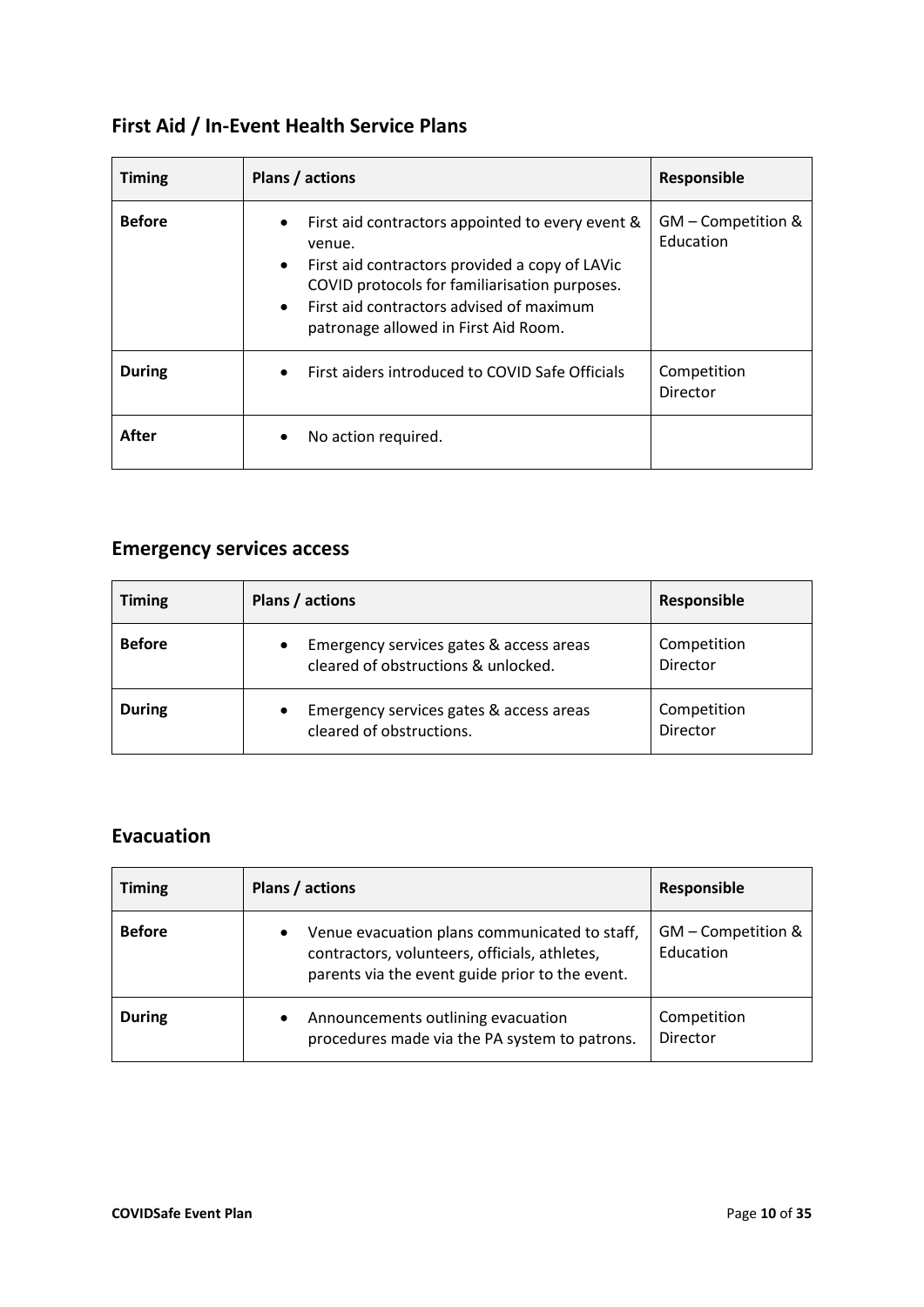### **Weather**

| <b>Timing</b> | Plans / actions                                                 | Responsible                     |
|---------------|-----------------------------------------------------------------|---------------------------------|
| <b>Before</b> | As per LAVic 'Extreme Weather' policy. Click HERE to<br>review. | GM - Competition &<br>Education |
| <b>During</b> | As per LAVic 'Extreme Weather' policy. Click HERE to<br>review. | GM - Competition &<br>Education |

### **Service of Alcohol**

| <b>Timing</b> | Plans / actions | Responsible |
|---------------|-----------------|-------------|
| <b>Before</b> | N/A             |             |
| <b>During</b> | N/A             |             |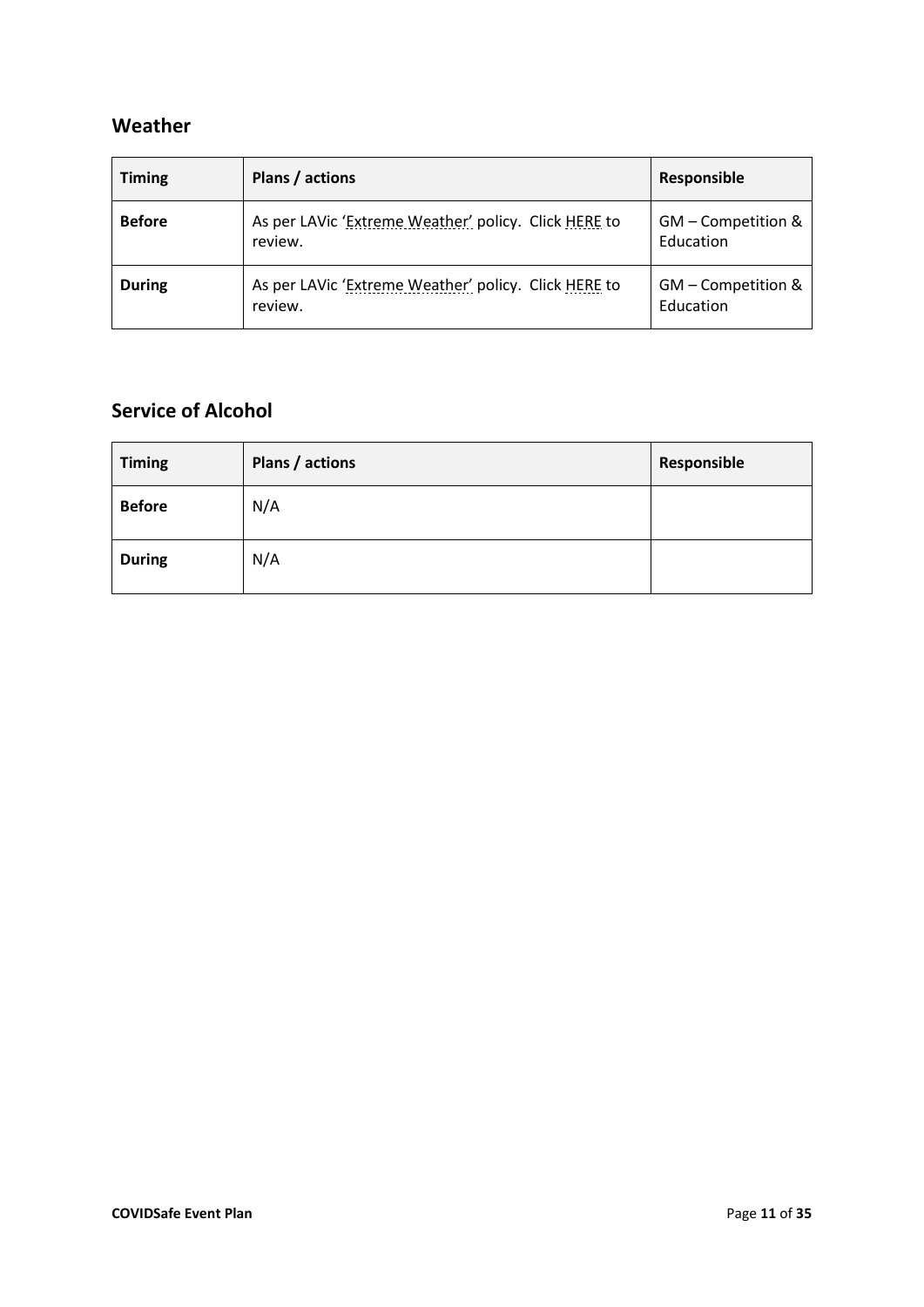### **Cleaning and Hygiene**

A regular and thorough cleaning schedule must be implemented before, during and after the event with high traffic areas such as toilets and frequently touched objects such as door handles, counters and railings regularly disinfected.

- How will you ensure that adequate provisions are made for handwashing and hand sanitation throughout the event?
- How will you ensure that facilities are readily available throughout the event?
- How will you make sure that frequently touched objects are cleaned regularly?
- How will you make sure shared spaces like bathrooms are cleaned regularly?

### **Regular and Thorough Cleaning and Disinfection**

| <b>Timing</b> | Plans / actions                                                                                                                                                                                                                                                                                                                 | <b>Responsible</b>              |
|---------------|---------------------------------------------------------------------------------------------------------------------------------------------------------------------------------------------------------------------------------------------------------------------------------------------------------------------------------|---------------------------------|
| <b>Before</b> | Supplies of hand sanitiser, PPE & disinfecting<br>wipes secured and distributed to each venue.<br>High touch areas identified to be regularly<br>cleaned for each venue.<br>Contract toilet cleaning schedule arranged with<br>$\bullet$<br>Council<br>The venue cleaning roster must be prominently<br>$\bullet$<br>displayed. | GM - Competition &<br>Education |
| <b>During</b> | <b>COVID Safe Officials to oversight:</b><br>Volunteer roster for cleaning high touch<br>$\circ$<br>areas.<br>Contractor cleaning of toilets<br>$\circ$<br>Adequate supplies of hand sanitiser,<br>$\circ$<br>toilet paper, cleaning equipment, PPE.                                                                            | Competition<br>Director         |
| After         | N/A                                                                                                                                                                                                                                                                                                                             |                                 |

### **Hand Sanitiser and Hand Washing Facilities**

| <b>Timing</b> | Plans / actions                                                                                                                      | Responsible                                                 |
|---------------|--------------------------------------------------------------------------------------------------------------------------------------|-------------------------------------------------------------|
| <b>Before</b> | Hand sanitising stations purchased and<br>distributed to each venue.<br>Best places to locate hand sanitiser stations<br>identified. | GM - Competition &<br>Education;<br>Competition<br>Director |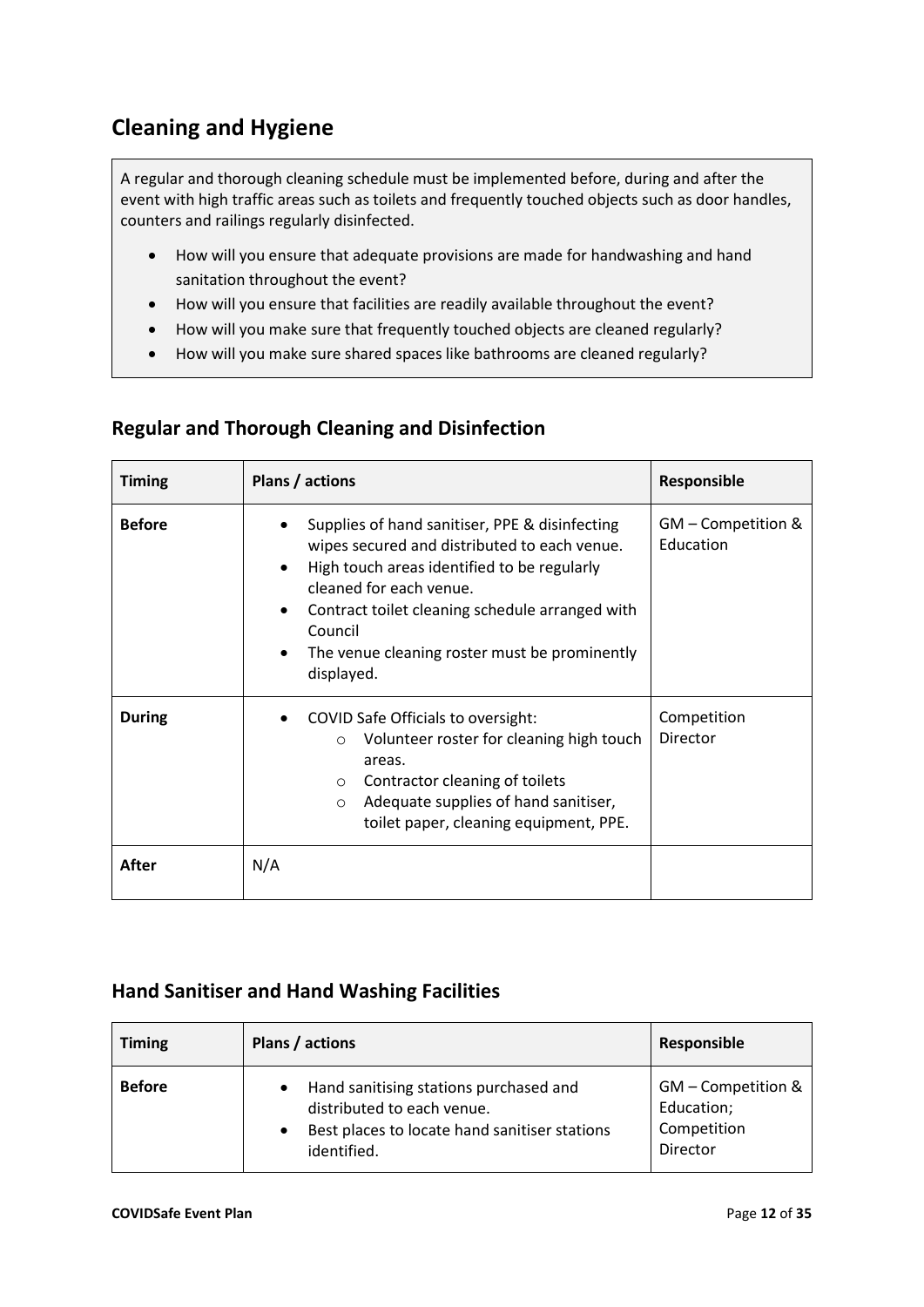|               | Additional supplies of hand wash/soap<br>$\bullet$<br>purchased and distributed to each venue.<br>Signage encouraging regular hand<br>$\bullet$<br>sanitising/washing erected in highly visible<br>areas at each venue. |                         |
|---------------|-------------------------------------------------------------------------------------------------------------------------------------------------------------------------------------------------------------------------|-------------------------|
| <b>During</b> | Hand sanitiser stations positioned in high traffic<br>$\bullet$<br>areas around the venue.<br>PA announcements encouraging patrons to<br>$\bullet$<br>sanitise & wash hands regularly.                                  | Competition<br>Director |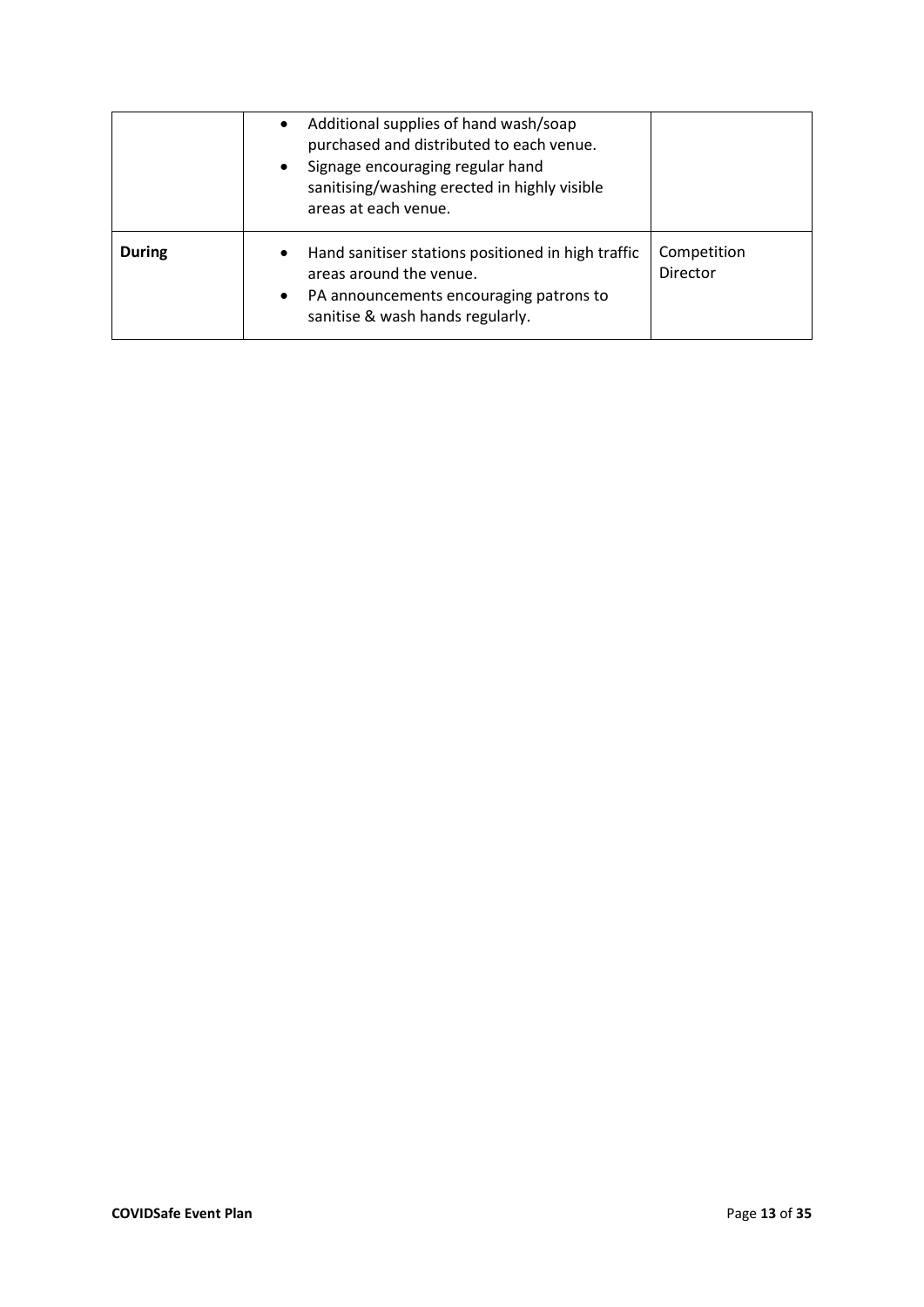### **Workers, vendors, volunteers and contractors**

Workers, vendors, volunteers and contractors are essential in operating a COVIDSafe event. They must understand and be responsible for their personal distancing and hygiene practices, and support attendees to behave in a COVIDSafe manner. To enable this, they must undergo appropriate coronavirus (COVID-19) training and have access to suitable personal protective equipment.

- How will you ensure that workershave access to appropriate personal protective equipment, and they receive training in its use? (see [https://www.dhhs.vic.gov.au/infection-prevention](https://www.dhhs.vic.gov.au/infection-prevention-control-resources-covid-19)[control-resources-covid-19](https://www.dhhs.vic.gov.au/infection-prevention-control-resources-covid-19) for further information).
- How will you monitor the wellbeing of workersduring the event?
- How will you ensure adequate physical distancing is maintained between workersand attendees?
- How will you make sure staff have undergone training on COVIDSafe Event Plan requirements for your event/venue?

| <b>Timing</b> | Plans / actions                                                                                                                                                                                                                                                                                                         | <b>Responsible</b>              |
|---------------|-------------------------------------------------------------------------------------------------------------------------------------------------------------------------------------------------------------------------------------------------------------------------------------------------------------------------|---------------------------------|
| <b>Before</b> | Volunteers, officials and contractors will receive<br>$\bullet$<br>instruction on COVID Event Plan requirements<br>prior to the event.<br>Volunteers & officials rostered to assist are<br>$\bullet$<br>experienced with both the venue operations<br>and COVID Safe protocols required to conduct<br>Little Athletics. | GM - Competition &<br>Education |
| <b>During</b> | Officials and volunteers receive a COVID Safe<br>briefing immediately prior to commencing their<br>shift, reminding about the need to regularly,<br>sanitise hands, maintain physical distancing,<br>avoid touching etc.                                                                                                | Competition<br>Director         |

### **Event organisers and general event workers**

### **Food and catering workers**

| <b>Timing</b> | Plans / actions | Responsible |
|---------------|-----------------|-------------|
|---------------|-----------------|-------------|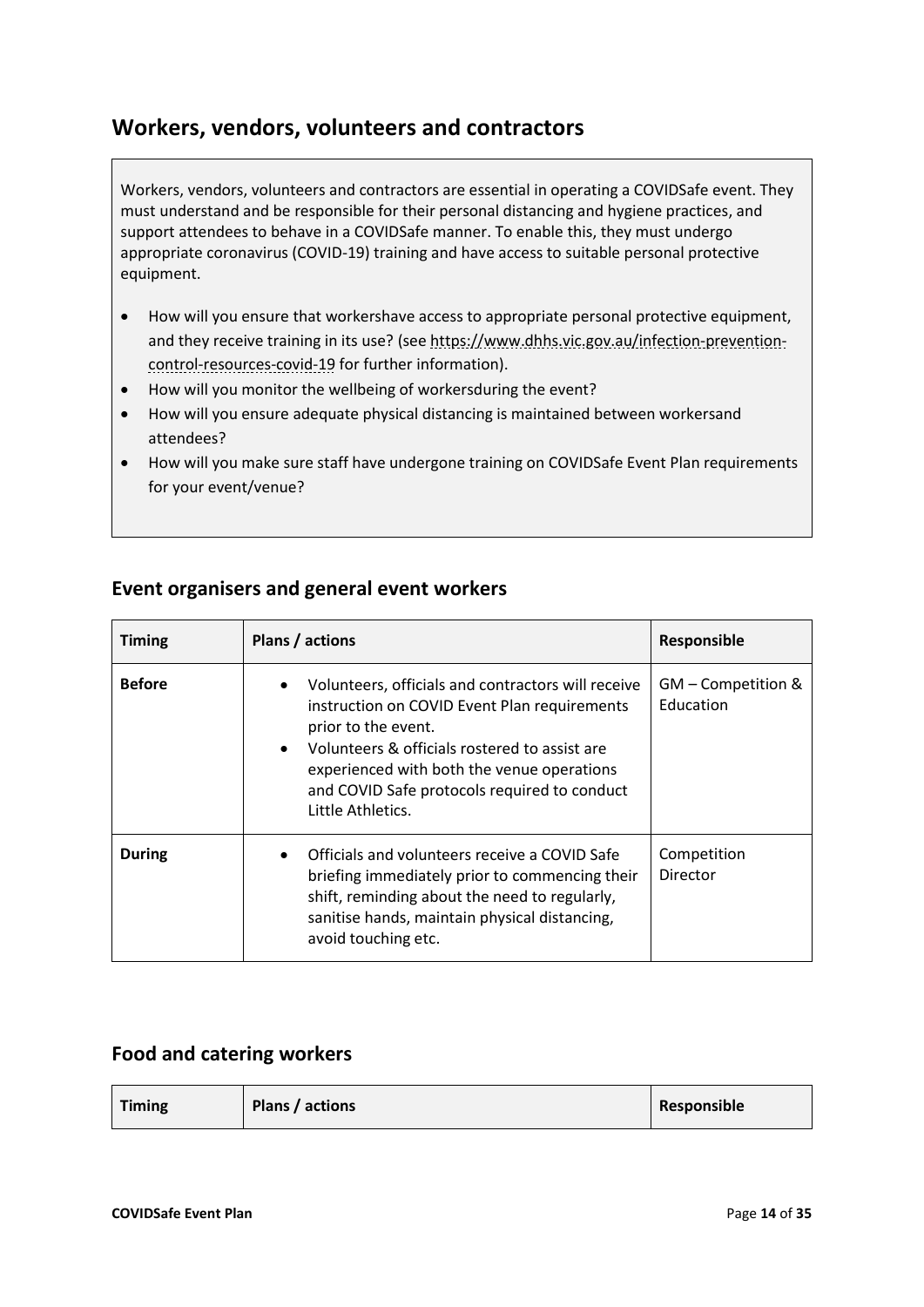| <b>Before</b> | Volunteers, officials and contractors will receive<br>$\bullet$<br>instruction on COVID Event Plan requirements<br>prior to the event.<br>Volunteers & officials rostered to assist with<br>$\bullet$<br>food preparations are provided with a copy of<br>the Hospitality Cleaning Guidelines. | GM - Competition &<br>Education |
|---------------|------------------------------------------------------------------------------------------------------------------------------------------------------------------------------------------------------------------------------------------------------------------------------------------------|---------------------------------|
| <b>During</b> | Officials and volunteers receive a pre-event<br>$\bullet$<br>COVID Safe briefing prior to commencing their<br>shift, reminding about the need to regularly,<br>sanitise hands, maintain physical distancing,<br>avoid touching etc.                                                            | Competition<br>Director         |

## **Cleaning workers**

| <b>Timing</b> | Plans / actions                                                                                                                                                                                                                                                                                                         | Responsible                                                                   |
|---------------|-------------------------------------------------------------------------------------------------------------------------------------------------------------------------------------------------------------------------------------------------------------------------------------------------------------------------|-------------------------------------------------------------------------------|
| <b>Before</b> | Volunteers, officials and contractors will receive<br>$\bullet$<br>instruction on COVID Event Plan requirements<br>prior to the event.<br>Volunteers & officials rostered to assist are<br>$\bullet$<br>experienced with both the venue operations<br>and COVID Safe protocols required to conduct<br>Little Athletics. | Competition<br>Director; COVID Safe<br>Official                               |
| <b>During</b> | Cleaning volunteers receive a pre-event COVID<br>$\bullet$<br>Safe briefing prior to commencing their shift,<br>reminding about the need to regularly, sanitise<br>hands, maintain physical distancing, avoid<br>touching etc.<br>Cleaning equipment including PPE provided.<br>٠                                       | GM - Competition &<br>Education;<br>Competition<br>Director; Venue<br>manager |

## **Security workers**

| <b>Timing</b> | Plans / actions | Responsible |
|---------------|-----------------|-------------|
| <b>Before</b> | N/A             |             |
| <b>During</b> | N/A             |             |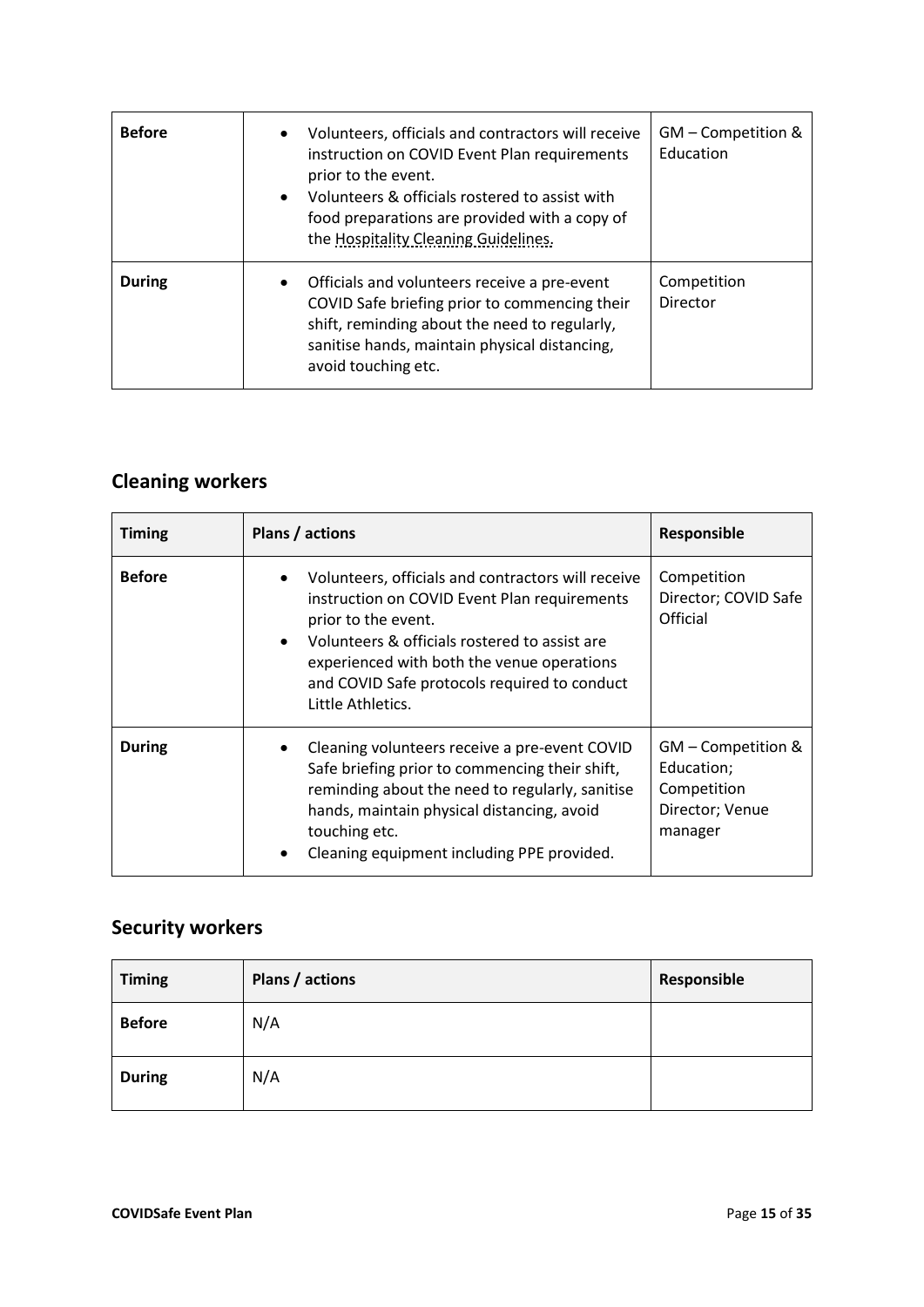### **Volunteers**

| <b>Timing</b> | Plans / actions                                               | Responsible |
|---------------|---------------------------------------------------------------|-------------|
| <b>Before</b> | See responses above for treatment of volunteer<br>workforces. |             |
| <b>During</b> | See responses above for treatment of volunteer<br>workforces. |             |
| After         | See responses above for treatment of volunteer<br>workforces. |             |

### **Deliveries**

| <b>Timing</b> | Plans / actions | Responsible |
|---------------|-----------------|-------------|
| <b>Before</b> | N/A             |             |
| <b>During</b> | N/A             |             |

## **Other workers(if any)**

| <b>Timing</b> | Plans / actions | Responsible |
|---------------|-----------------|-------------|
| <b>Before</b> | N/A             |             |
| <b>During</b> | N/A             |             |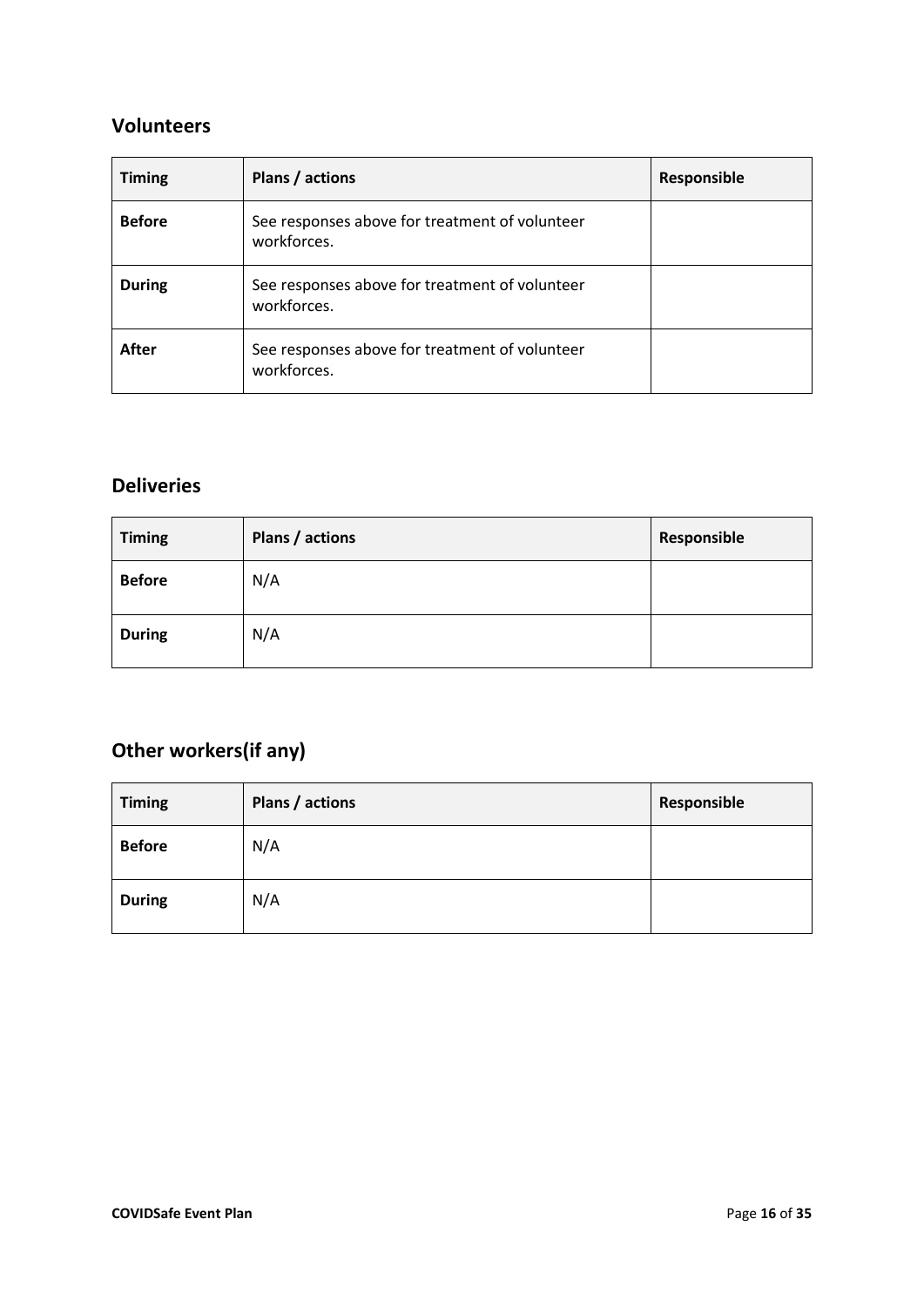## **Section 4: Event Specific COVIDSafe Controls (if relevant)**

#### **Operational Spaces**

Events are often comprised of multiple discrete areas and/or spaces. These spaces may be external (e.g., transport hubs, ticket offices, training/practice facilities), front of house (e.g. toilets, retail outlets, grandstands), back of house (e.g. workerareas), or other spaces (e.g. fields of play, stages).

• How will you demonstrate in your event plan that you can ensure workers, contractors and patrons can access the parts of the venue or event as required? Eg. 'attendee zones' or 'staff only' sections clearly demarcated.

**Complete following sections as applicable to your event.**

### **Public Transport: for large scale events, how will you incorporate public transport or engage with the Department of Transport?**

| <b>Timing</b> | Plans / actions                                                                              | Responsible |
|---------------|----------------------------------------------------------------------------------------------|-------------|
| <b>Before</b> | N/A. As these events involve child athletes, 100% of<br>attendance is via private transport. |             |
| After         | N/A                                                                                          |             |

### **Car Parks**

| <b>Timing</b> | Plans / actions                                                   | Responsible                     |
|---------------|-------------------------------------------------------------------|---------------------------------|
| <b>Before</b> | No action required.                                               |                                 |
| <b>During</b> | Standard car parking measures will be in place for all<br>venues. | Competition<br><b>Directors</b> |

### **Ventilation - Indoor Spaces**

| <b>Timing</b> | Plans / actions | Responsible |
|---------------|-----------------|-------------|
|---------------|-----------------|-------------|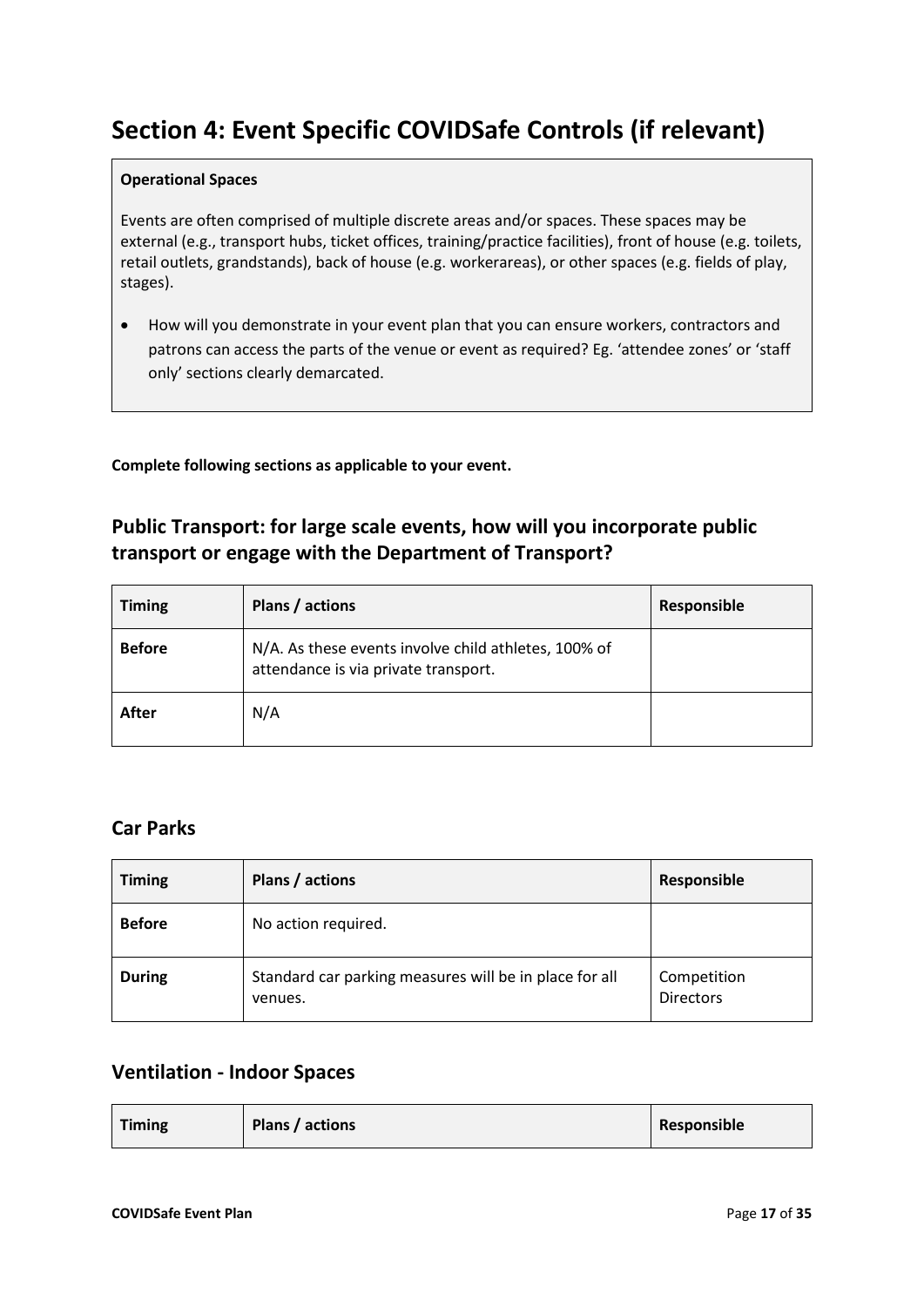| <b>Before</b> | No action required.<br>٠                                                                                                                                                                                                                                                                                                                                      |                                                 |
|---------------|---------------------------------------------------------------------------------------------------------------------------------------------------------------------------------------------------------------------------------------------------------------------------------------------------------------------------------------------------------------|-------------------------------------------------|
| <b>During</b> | Open outside doors and windows to increase air<br>٠<br>circulation before commencing cleaning and<br>disinfection.<br>Keep doors and windows open after cleaning and<br>$\bullet$<br>disinfection to allow the cleaning agents to disperse<br>in the airflow.<br>Air conditioning (not on 'recirculate' mode) can be<br>٠<br>used to enhance the flow of air. | Competition<br>Director; COVID Safe<br>Official |

## **Food and Beverage Preparation and Service Areas**

| <b>Timing</b> | Plans / actions                                                                                                                                                     | Responsible                                     |
|---------------|---------------------------------------------------------------------------------------------------------------------------------------------------------------------|-------------------------------------------------|
| <b>Before</b> | Signs erected clearly designating areas to be<br>$\bullet$<br>accessed by food preparation volunteers only.<br>Hygiene signage prominiently displayed.<br>$\bullet$ | Competition<br>Director; COVID Safe<br>Official |
| <b>During</b> | Food preparation areas regularly wiped down.<br>٠<br>A copy of the Hospitality Cleaning Guidelines. Is<br>$\bullet$<br>provided.                                    | Food prep<br>volunteers                         |

### **Other Queuing Areas**

| <b>Timing</b> | Plans / actions | Responsible |
|---------------|-----------------|-------------|
| <b>Before</b> | N/A             |             |
| <b>During</b> | N/A             |             |

## **Attendee Seating and Viewing Areas**

| <b>Timing</b><br>Plans / actions | Responsible |
|----------------------------------|-------------|
|----------------------------------|-------------|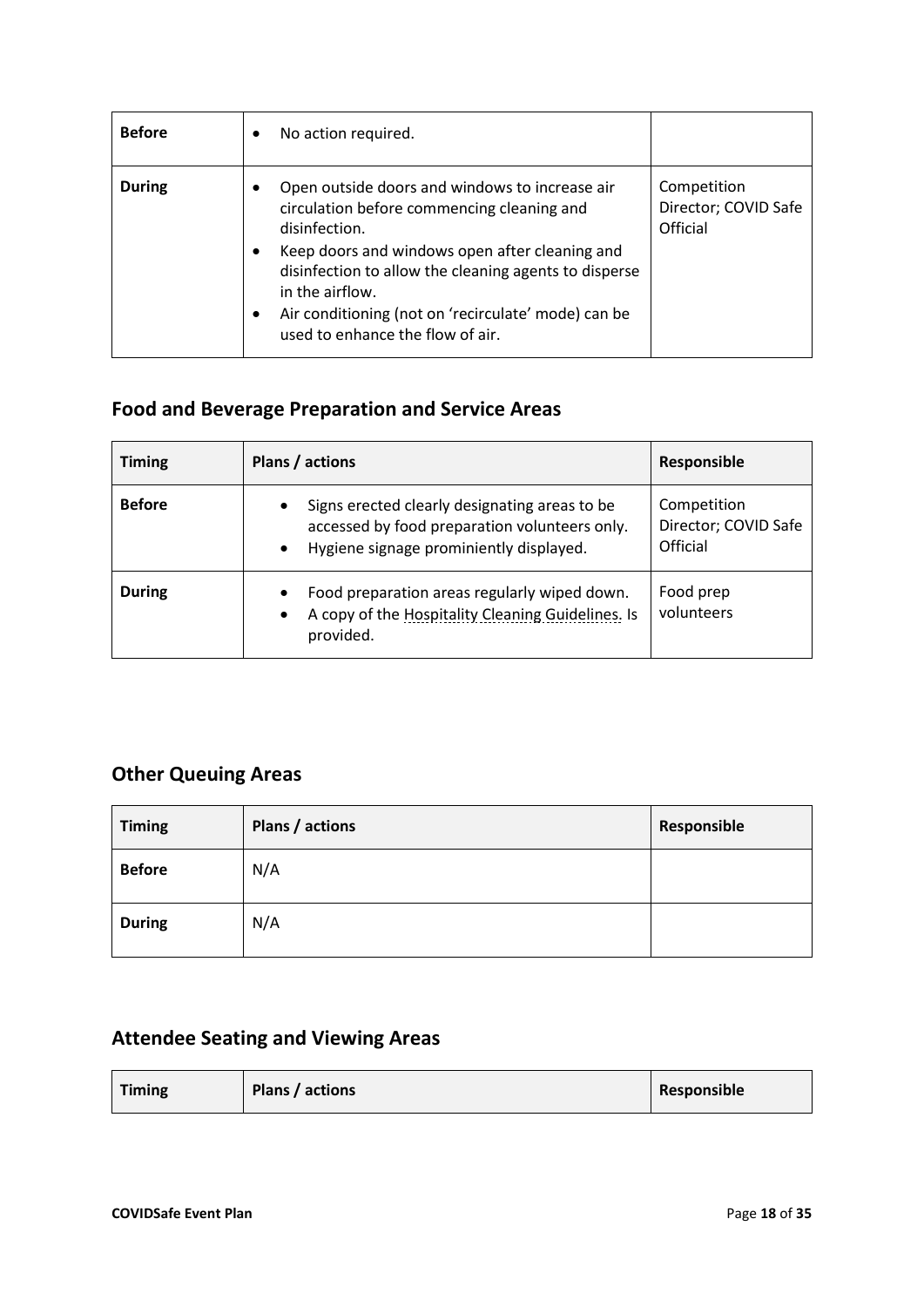| <b>Before</b> | Signage erected promoting physical distancing<br>٠<br>and requirement to wear mask if 1.5m physical<br>distancing is not possible when seated. | Competition<br>Director |
|---------------|------------------------------------------------------------------------------------------------------------------------------------------------|-------------------------|
| <b>During</b> | Periodic messaging via the PA system to<br>٠<br>reinforce physical distancing.                                                                 | Competition<br>Director |

## **Fields of Play and Competition Areas**

| <b>Timing</b> | Plans / actions                                                                                                                      | Responsible             |
|---------------|--------------------------------------------------------------------------------------------------------------------------------------|-------------------------|
| <b>Before</b> | All attendees encouraged to view LAVic COVID<br>$\bullet$<br>protocols prior to attendance.                                          | Competition<br>Director |
| <b>During</b> | Refer to LAVic COVID protocols for competition<br>$\bullet$<br>related protocols to be complied with by all in<br>the field of play. | Competition<br>Director |

### **Stages**

| <b>Timing</b> | Plans / actions | Responsible |
|---------------|-----------------|-------------|
| <b>Before</b> | N/A             |             |
| <b>During</b> | N/A             |             |

### **Market Stalls and Fetes**

| <b>Timing</b> | Plans / actions | Responsible |
|---------------|-----------------|-------------|
| <b>Before</b> | N/A             |             |
| <b>During</b> | N/A             |             |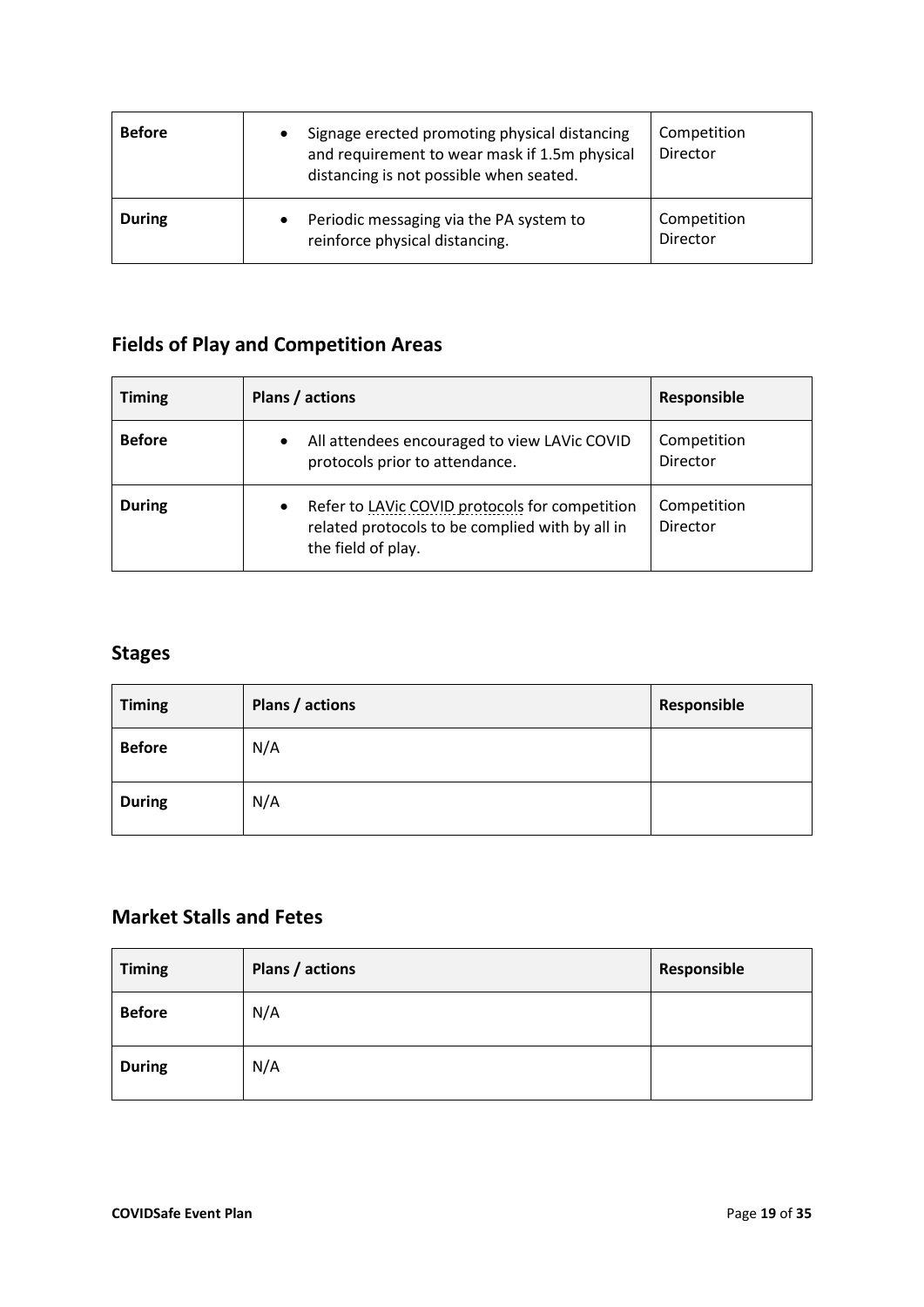## **Non-Allocated Seating or Picnic Rug**

| <b>Timing</b> | Plans / actions                                                                                                                                                                                                                                            | Responsible                                                  |
|---------------|------------------------------------------------------------------------------------------------------------------------------------------------------------------------------------------------------------------------------------------------------------|--------------------------------------------------------------|
| <b>Before</b> | Pre-event advice to Centres advising adequate<br>$\bullet$<br>space be made between Centre marquees, and<br>between patrons under/around marquees.<br>Ground markings installed in high traffic and<br>$\bullet$<br>popular viewing areas, where required. | GM - Competition &<br>Education /<br>Competition<br>Director |
| <b>During</b> | Announcements via PA system to remind patrons to<br>maintain physical distance.                                                                                                                                                                            | Competition<br>Director                                      |

## **Other Operational Space Considerations**

| <b>Timing</b> | Plans / actions | Responsible |
|---------------|-----------------|-------------|
| <b>Before</b> | N/A             |             |
| <b>During</b> | N/A             |             |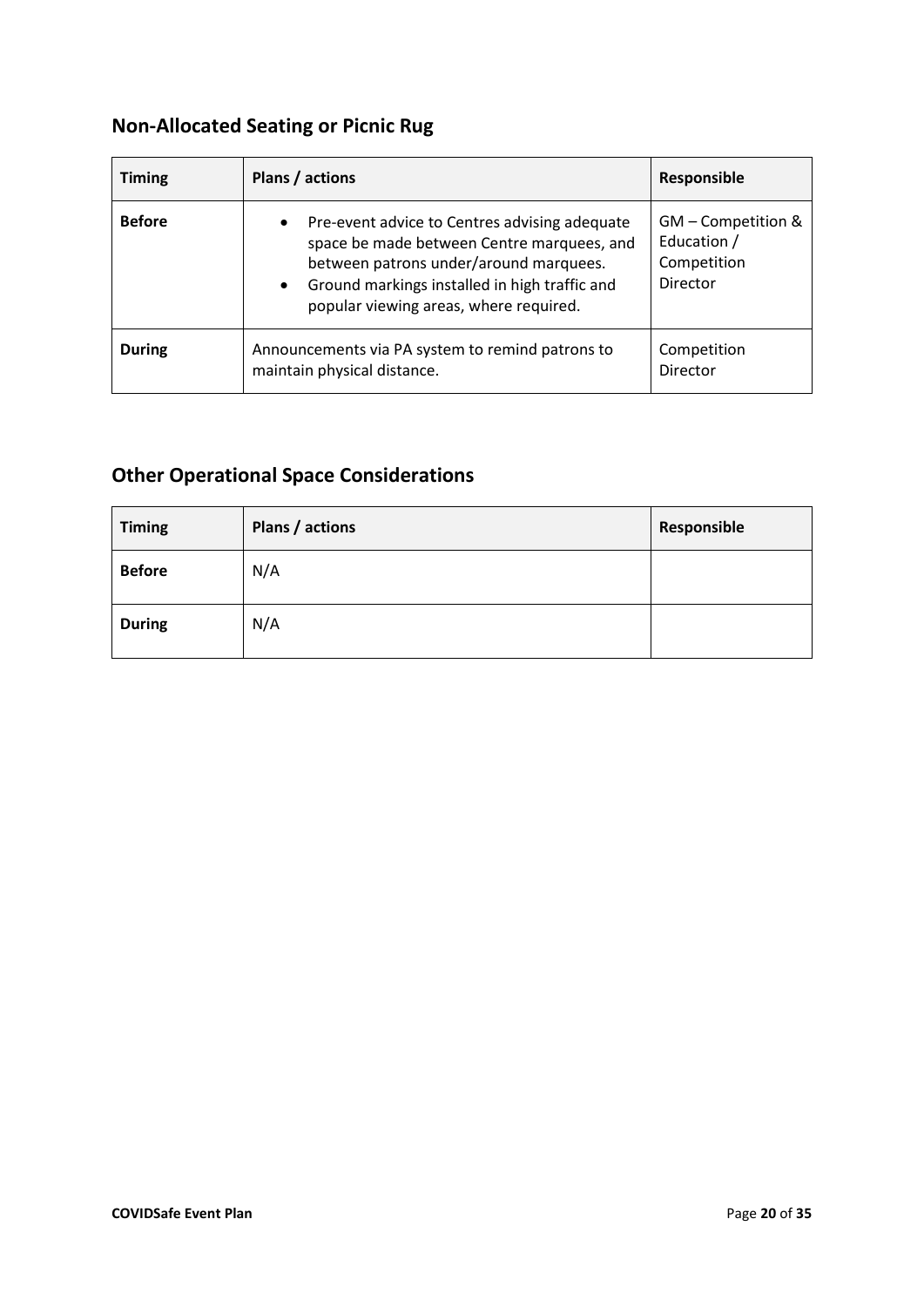## **Section 5: Supporting information**

Please ensure you attach any supporting information that may be helpful to illustrate aspects of your COVIDSafe Plan. This could include, but not be limited to:

- Event Operations Plan
- Floor Plans
- Previous COVIDSafe Event Plans (in Australia or overseas)
- Existing COVIDSafe Event Plans for other events currently under review or recently approved
- Cleaning schedule
- Photos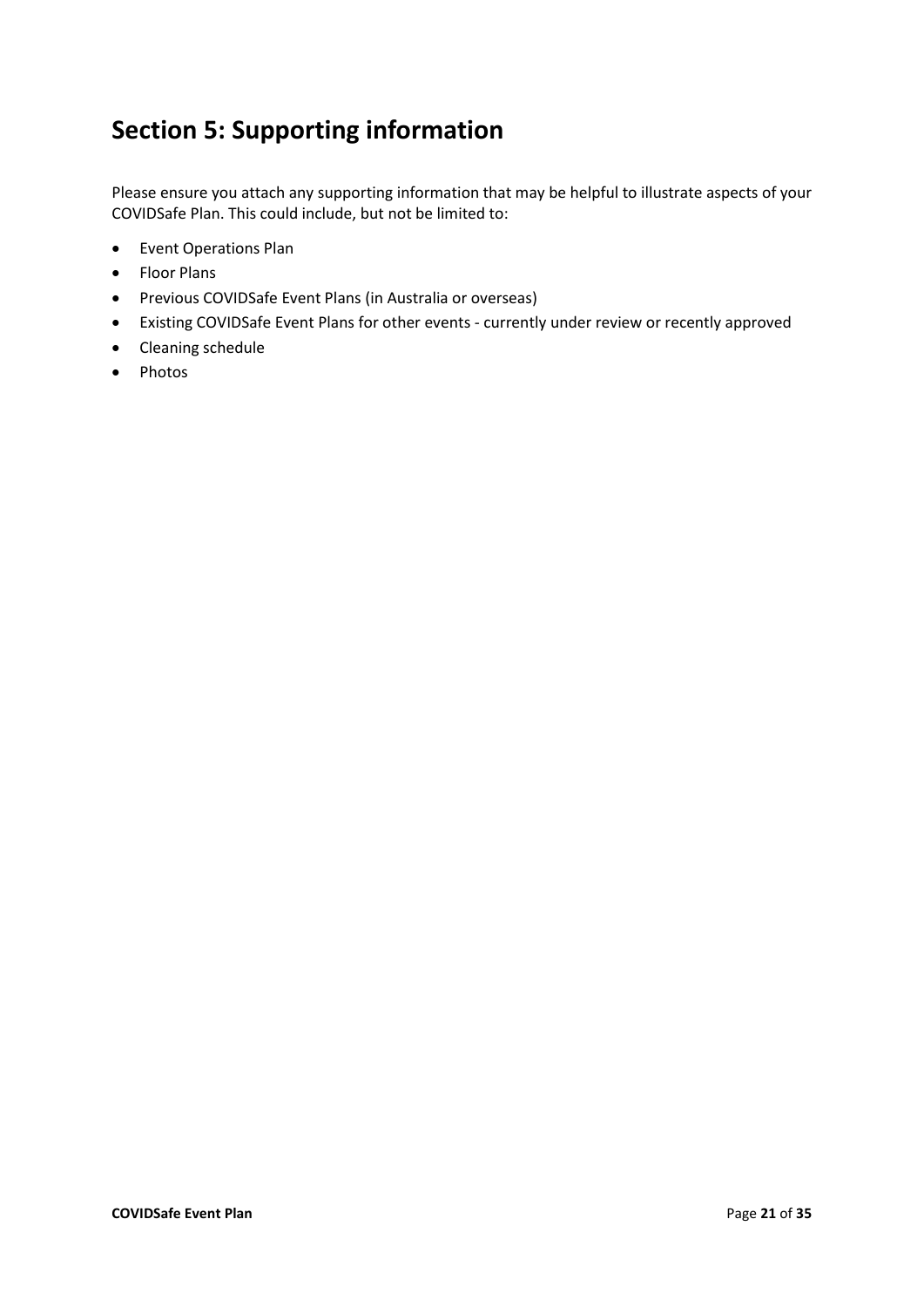## **Section 6: Legal Terms**

#### **Liability and indemnity**

You control and accept sole responsibility, risk and liability for all aspects of your public event. You must conduct your own investigations, assessments and interpretations and seek independent professional advice on all aspects of your public event.

The State of Victoria does not control and accepts no liability for your public event nor for any loss, damage, injury or death in connection with your public event, including (without limitation), any change to requirements for your public event or the cancellation or postponement of your public event.

You will indemnify the State of Victoria against any liability to or claims by a third party for any loss, damage, injury or death in connection with your public event, including (without limitation), the cancellation or postponement of your public event.

#### **Consultation, review, assessment and approval process**

To the extent permitted by law, the State of Victoria excludes liability for any loss, damage, injury or death caused by use of or reliance on any consultation, review, assessment or approval process in connection with your public event.

The State of Victoria may amend or withdraw from the consultation, review, assessment or approval process at any time without notice.

The State of Victoria may amend or withdraw any consultation, review, assessment or approval at any time without notice.

You will not be relieved from compliance with any of your obligations at law as a result of:

- any consultation, review, assessment, or approval (or failure to consult, review, assess, or approve) or any other act or omission by the State of Victoria in connection with your public event (including, without limitation, any failure by the State of Victoria to detect any errors, inaccuracies, mistakes, noncompliances or omissions in connection with your public event)
- your implementation of and compliance with the Plan for your public event.

#### **Purpose / use of template**

This template is provided for general information and guidance only. The State of Victoria does not represent or warrant that the content of this document is accurate, authentic or complete or that the information contained in this document is suitable for your needs. You must not rely on this document as a statement of government policy, except where clearly stated. You should assess whether the information is accurate, authentic or complete and where appropriate, seek independent professional advice.

To the extent permitted by law, the State of Victoria excludes liability for any loss, damage, injury or death caused by use or reliance on this document. The State of Victoria may amend of withdraw material in this document at any time without notice.

This document provides links to external websites and other sources. The State of Victoria does not control and accepts no liability for the content of those external websites and other sources or for any loss arising from use or reliance on those external websites and other sources. The State of Victoria does not endorse any external websites and other sources and does not warrant that they are accurate, authentic or complete. Your use of any external websites and other sources is governed by the terms of that external websites and other sources. The provision of links to external websites and other sources does not authorise you to reproduce, adapt, modify, communicate or in any way deal with the material.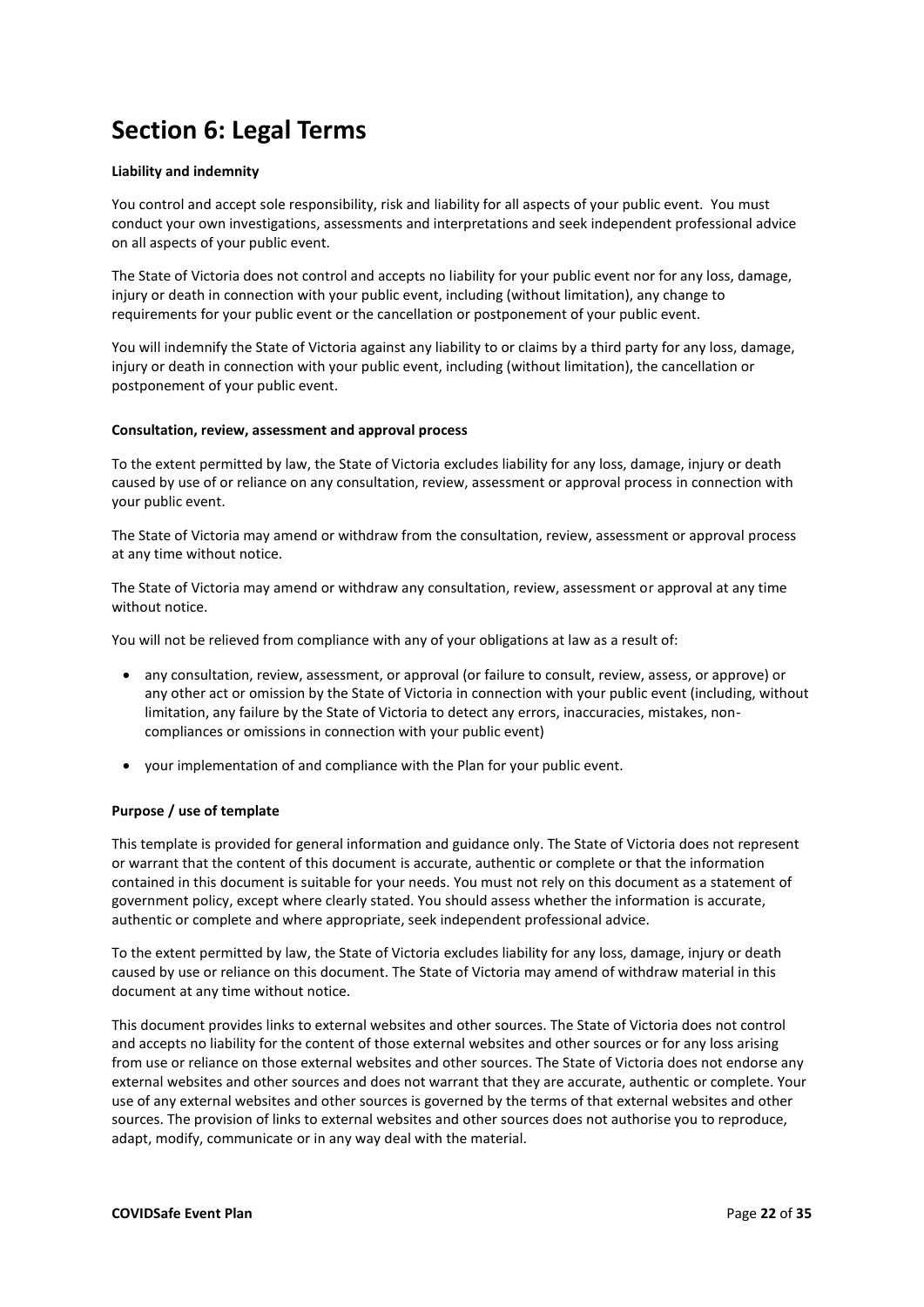### **APPENDIX 1**

### **Region Track & Field Carnival Venue details.**

Little Athletics Victoria (LAVic) plans to conduct 7 X Region Carnival events on 13<sup>th</sup> & 14<sup>th</sup> February 2021.

Set out below are the venue details of each event:

### 1. **Eastern Metropolitan Region**

| Venue name                                                                  | Knox Athletics Centre, Bunjil Way, Knoxfield, VIC 3180                                          |
|-----------------------------------------------------------------------------|-------------------------------------------------------------------------------------------------|
| <b>Venue contact</b>                                                        |                                                                                                 |
| Venue site map                                                              | See below.                                                                                      |
| Venue site size (in square<br>meters)                                       | Approx 25,000 square metres                                                                     |
| Venue publicly accessible floor<br>(in square metres)                       | <b>TBA</b>                                                                                      |
| <b>Maximum venue capacity:</b>                                              | $10,000+$                                                                                       |
| Break down of room / area (in<br>square meters) and capacity:               | Clubrooms - 200 square metres - 50 patrons<br>Under Grandstand - 225 square metres - 56 patrons |
| Requested maximum number of<br>attendees at the venue                       | 2500                                                                                            |
| Venue workersnumber<br>(excluding vendors, sub-<br>contractors, volunteers) | 0                                                                                               |
| Venue vendors, sub-contractors,<br>volunteers number                        | 120 approximately.                                                                              |
| Event / venue workerskey roles<br>and responsibilities                      | N/A                                                                                             |
| Number of entry / exit points                                               | $\overline{2}$                                                                                  |
| Venue access management<br>arrangements                                     | There will be separate entry and exit gates at opposite ends of the<br>facility.                |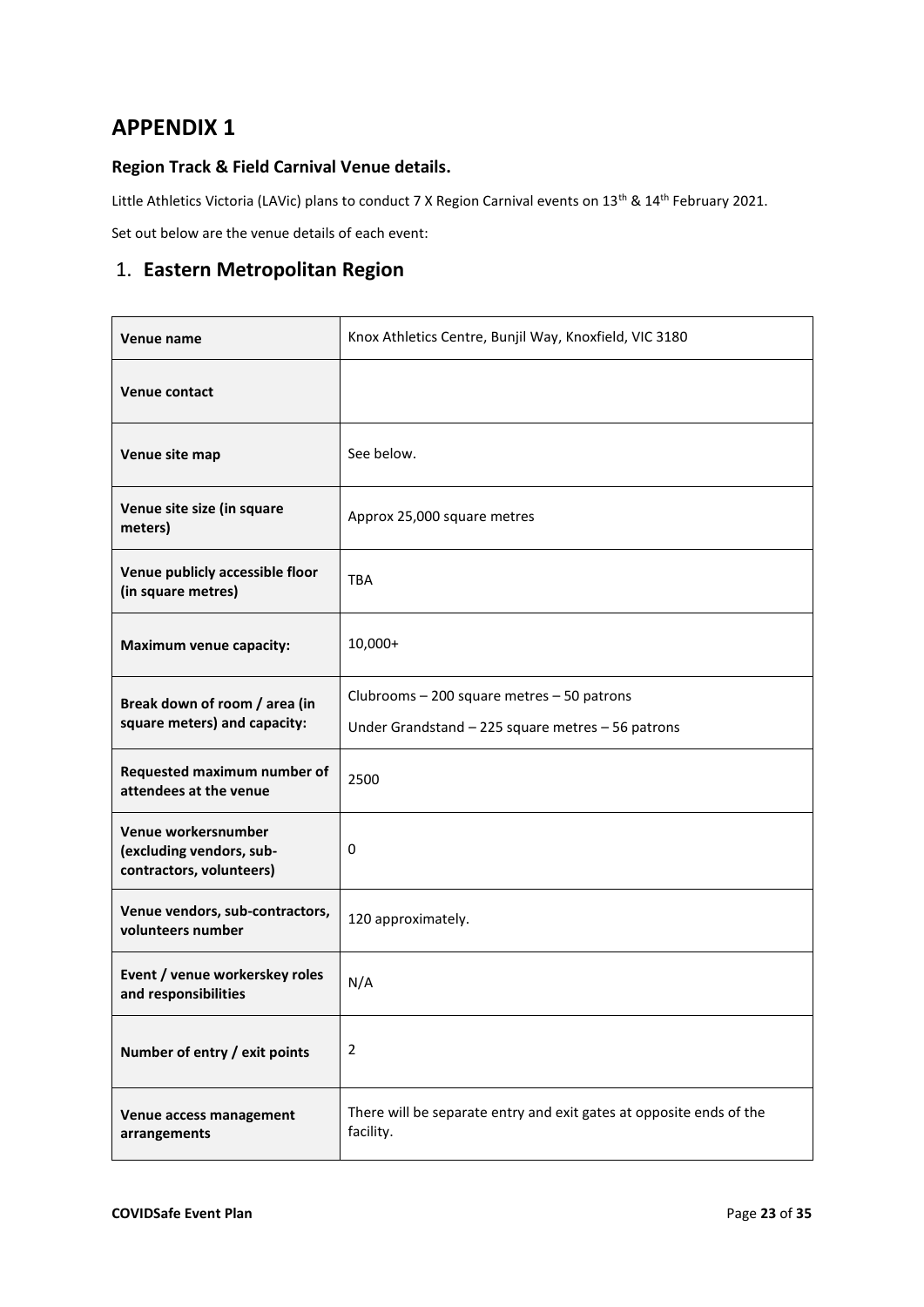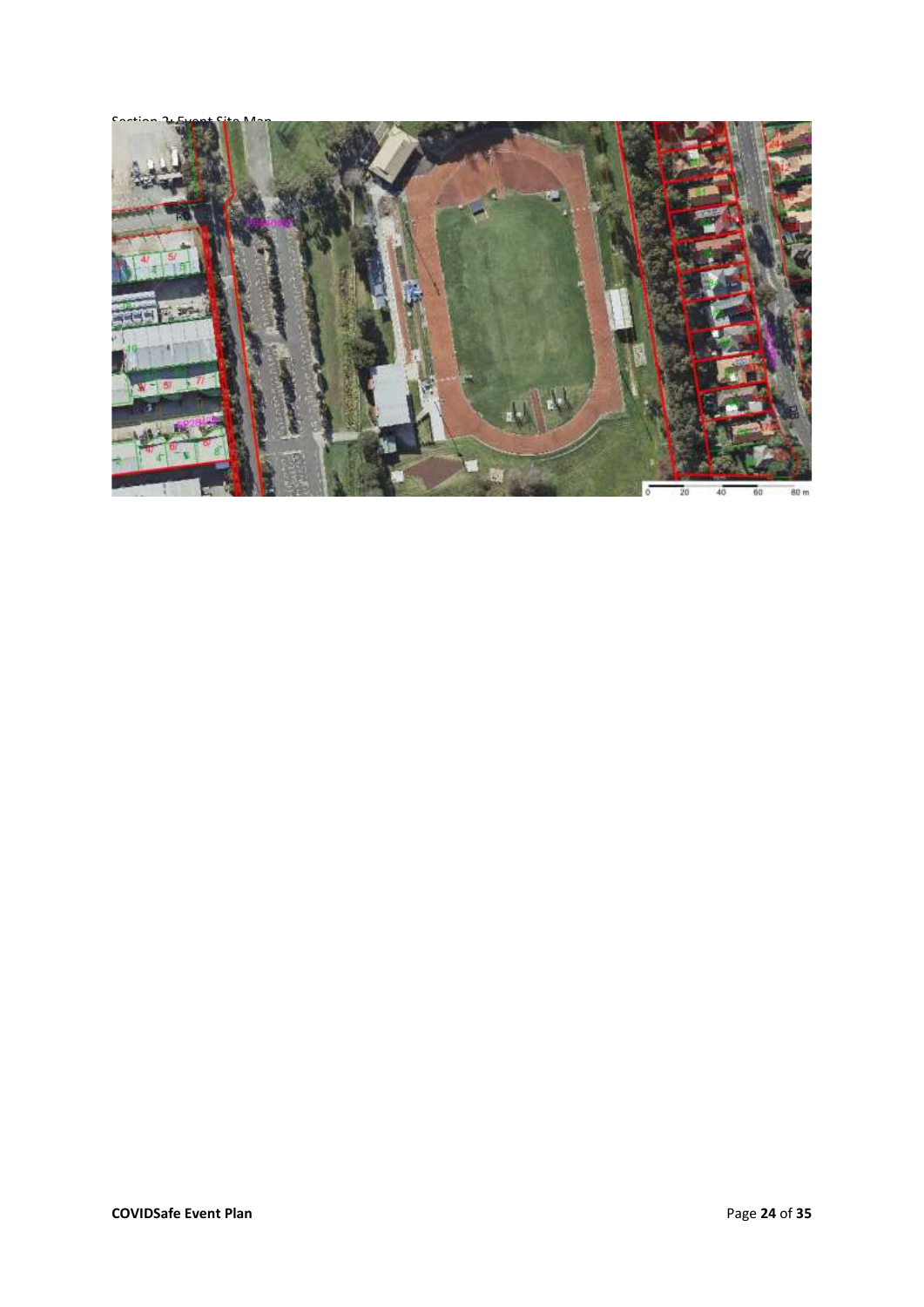## **2. Northern Metropolitan Region**

| Venue name                                                                  | Harold Stevens Athletics Field, Outlook Rd Coburg North, VIC 3058.                          |
|-----------------------------------------------------------------------------|---------------------------------------------------------------------------------------------|
| <b>Venue contact</b>                                                        |                                                                                             |
| Venue site map                                                              | Click HERE to view site map of the track.<br>Click HERE to view a site map of the pavilion. |
| Venue site size (in square<br>meters)                                       | Approx 25,000 square metres                                                                 |
| Venue publicly accessible floor<br>(in square metres)                       | <b>TBA</b>                                                                                  |
| <b>Maximum venue capacity:</b>                                              | $10,000+$                                                                                   |
| Break down of room / area (in<br>square meters) and capacity:               | <b>TBA</b>                                                                                  |
| Requested maximum number of<br>attendees at the venue                       | 2500                                                                                        |
| Venue workersnumber<br>(excluding vendors, sub-<br>contractors, volunteers) | 0                                                                                           |
| Venue vendors, sub-contractors,<br>volunteers number                        | 120 approximately.                                                                          |
| Event / venue workerskey roles<br>and responsibilities                      | N/A                                                                                         |
| Number of entry / exit points                                               | TBA                                                                                         |
| Venue access management<br>arrangements                                     | <b>TBA</b>                                                                                  |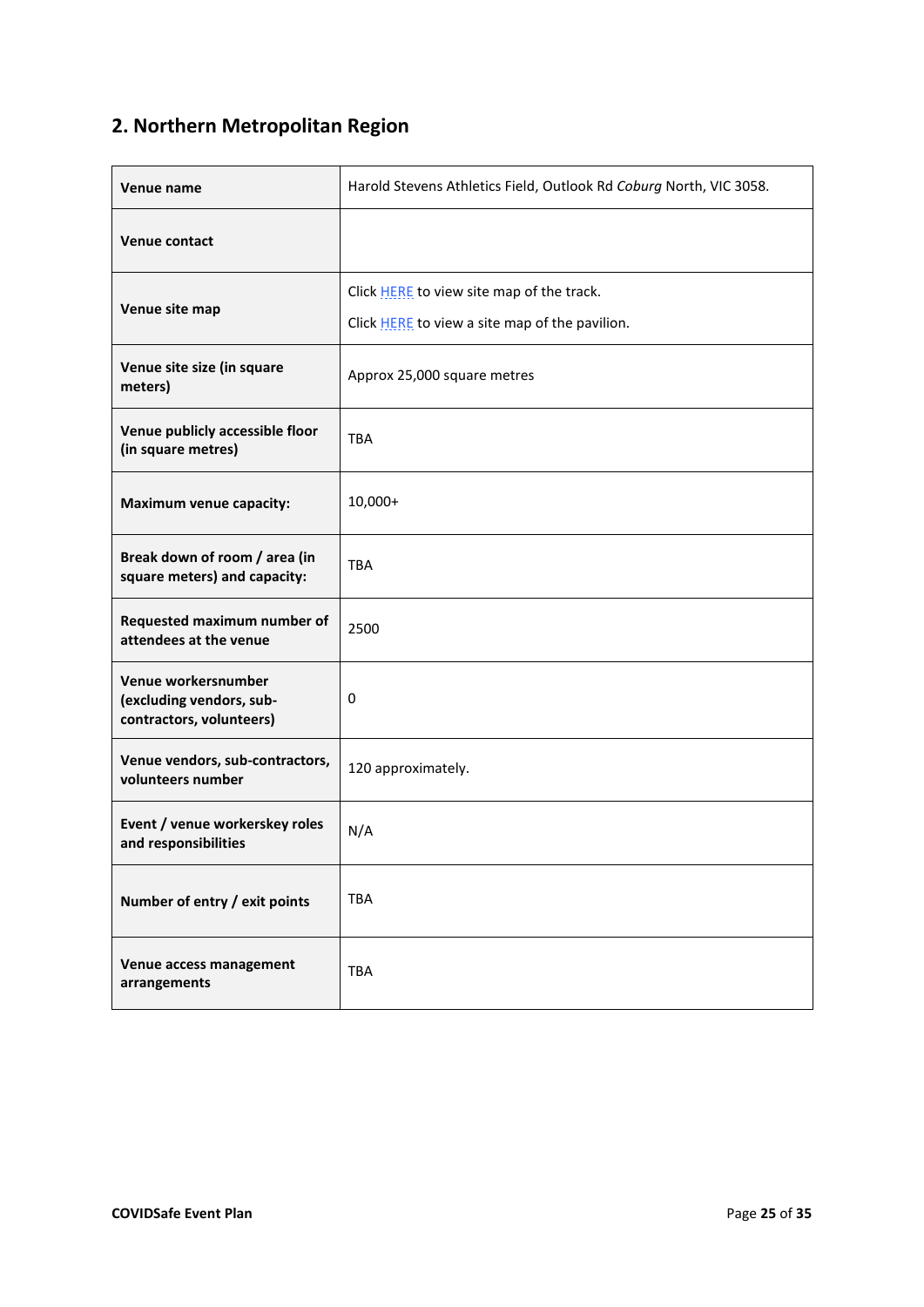## **Section 2: Event Site Map – Harold Stevens Reserve**

Click **HERE** to access site map.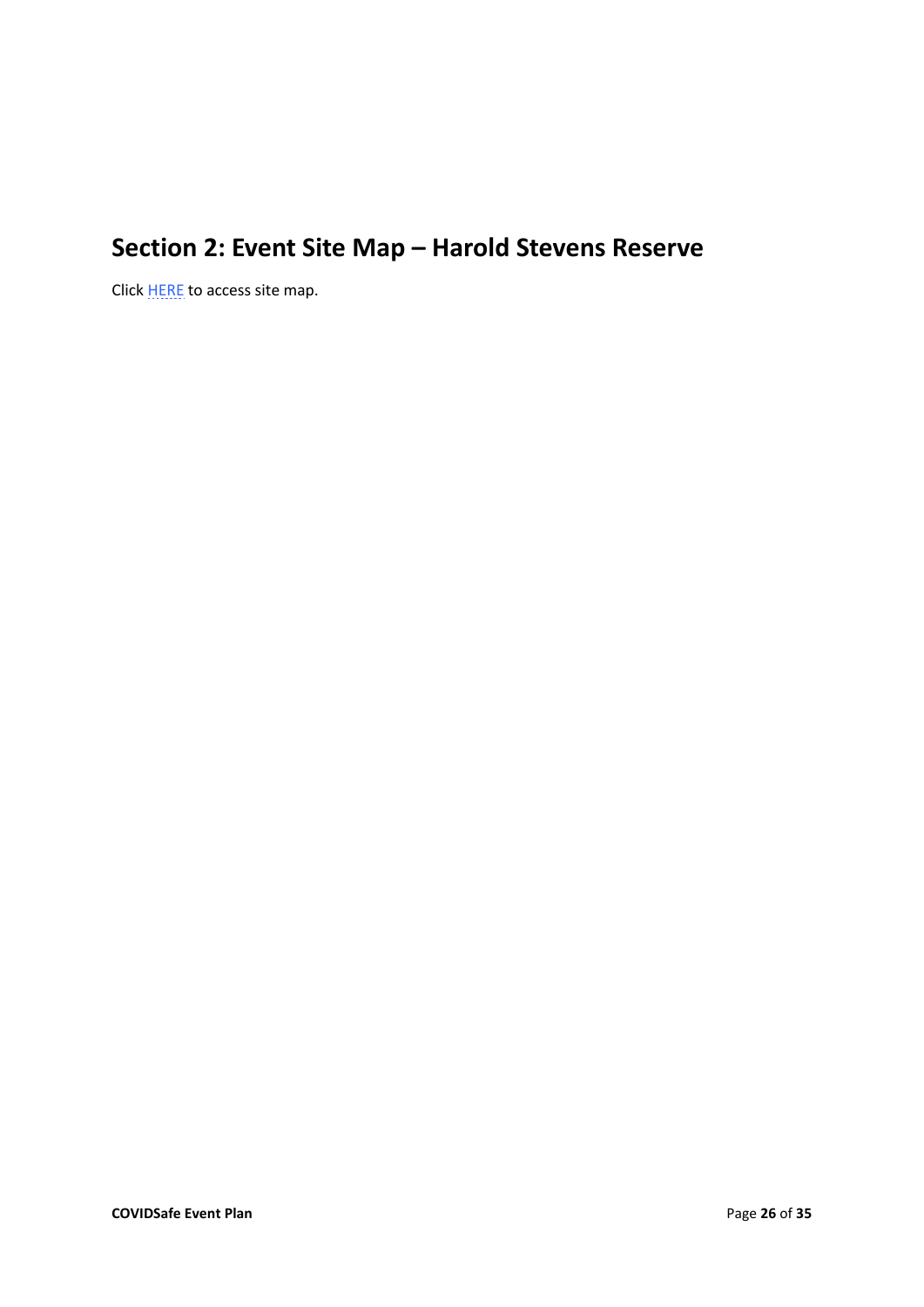## 3. **Southern Metropolitan Region**

| Venue name                                                                  | Duncan MacKinnon Reserve, Corner North Rd and Murrumbeena Road,<br>Murrumbeena VIC 3163 |
|-----------------------------------------------------------------------------|-----------------------------------------------------------------------------------------|
| Venue contact                                                               |                                                                                         |
| Venue site map                                                              | <b>TBA</b>                                                                              |
| Venue site size (in square<br>meters)                                       | Approx 25,000 square metres                                                             |
| Venue publicly accessible floor<br>(in square metres)                       | <b>TBA</b>                                                                              |
| Maximum venue capacity:                                                     | 10,000+                                                                                 |
| Break down of room / area (in<br>square meters) and capacity:               | <b>TBA</b>                                                                              |
| Requested maximum number of<br>attendees at the venue                       | 2500                                                                                    |
| Venue workersnumber<br>(excluding vendors, sub-<br>contractors, volunteers) | 0                                                                                       |
| Venue vendors, sub-contractors,<br>volunteers number                        | 120 approximately.                                                                      |
| Event / venue workerskey roles<br>and responsibilities                      | N/A                                                                                     |
| Number of entry / exit points                                               | <b>TBA</b>                                                                              |
| Venue access management<br>arrangements                                     | <b>TBA</b>                                                                              |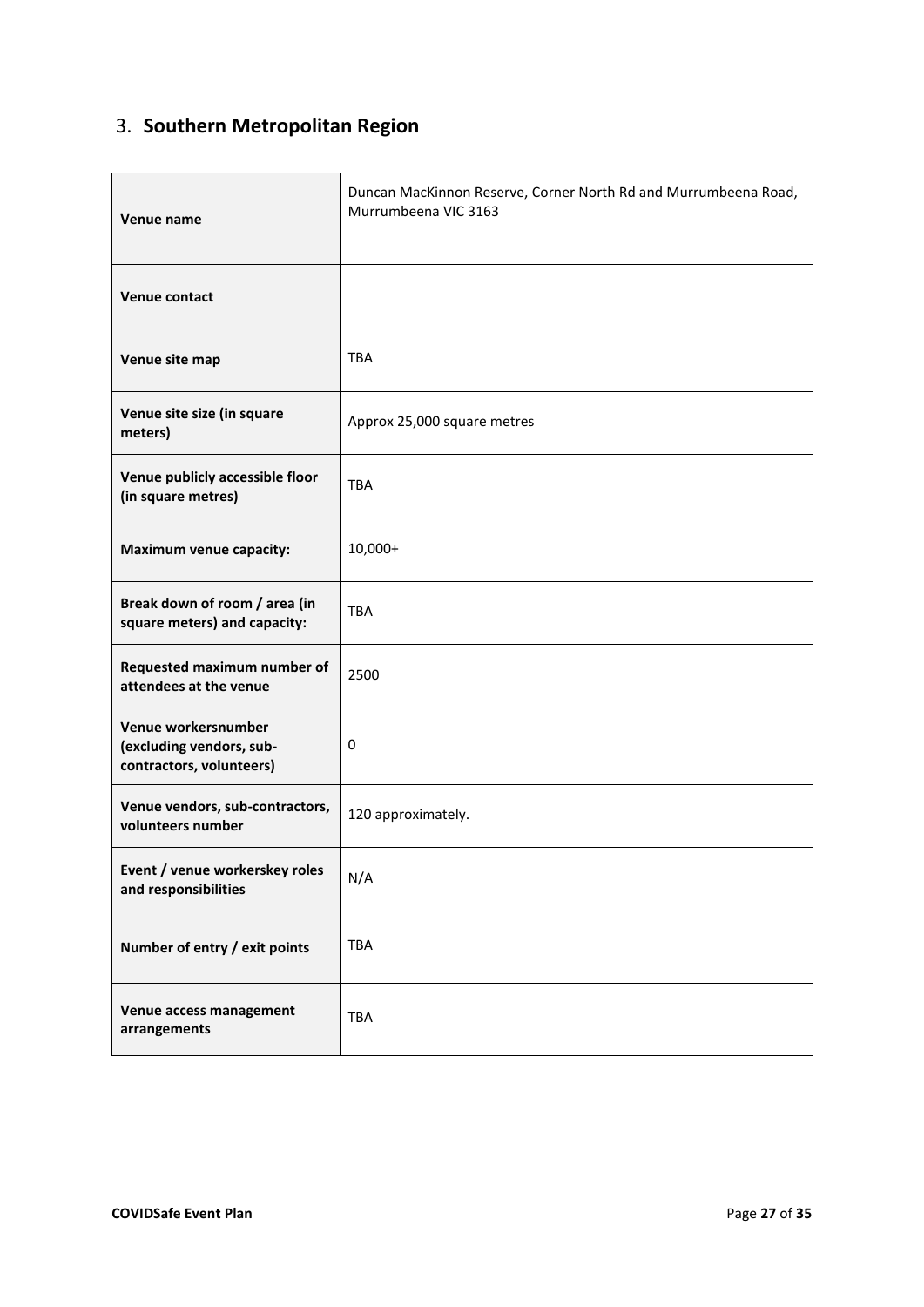## **Section 2: Event Site Map**

Please provide the event site map.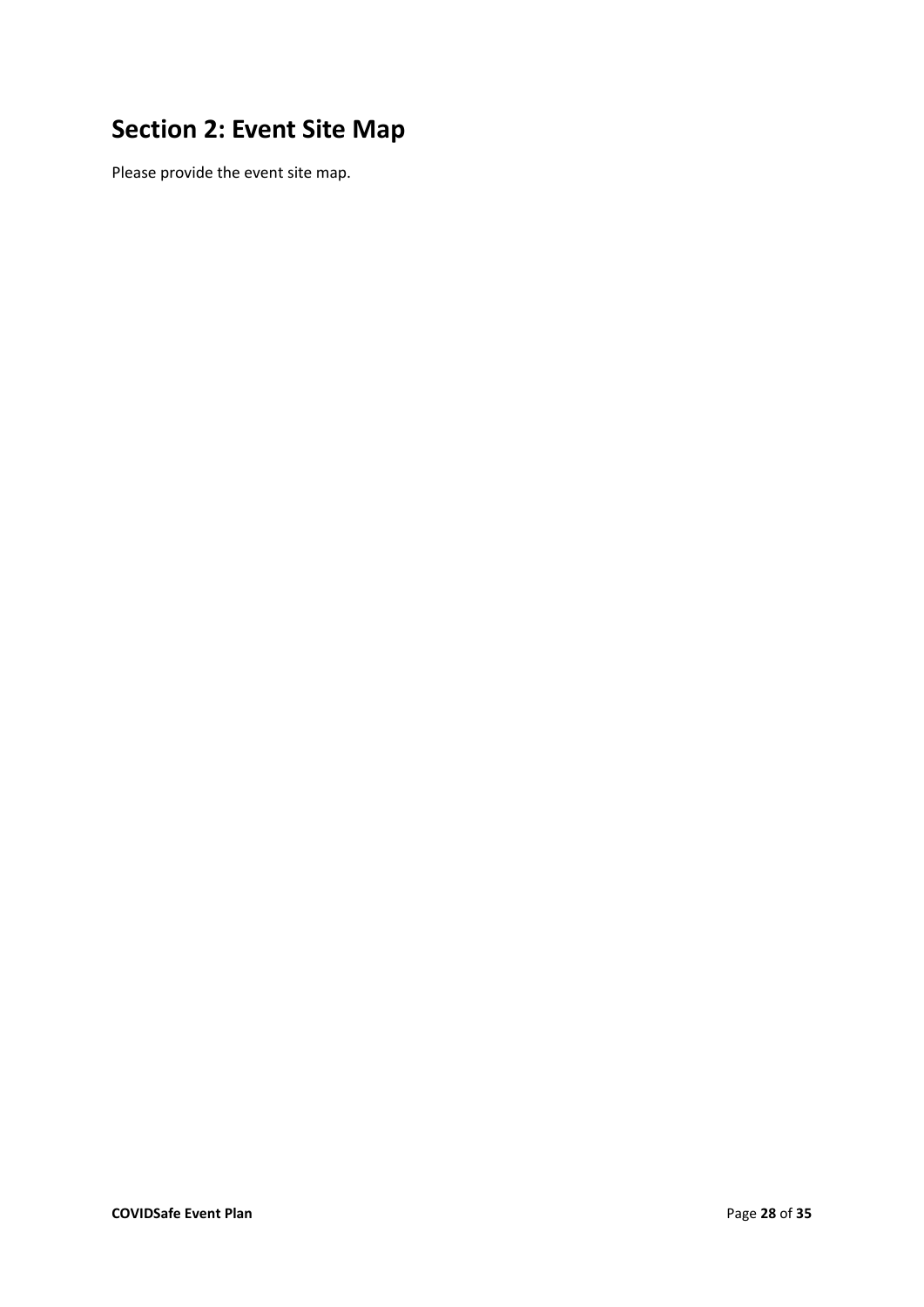## 4. **Western Metropolitan Region**

| Venue name                                                                  | Newport Park Athletics Track, Corner, The Strand & North Rd, Newport,<br><b>VIC 3015</b>                                                                                                              |
|-----------------------------------------------------------------------------|-------------------------------------------------------------------------------------------------------------------------------------------------------------------------------------------------------|
| <b>Venue contact</b>                                                        |                                                                                                                                                                                                       |
| Venue site map                                                              | See below.                                                                                                                                                                                            |
| Venue site size (in square<br>meters)                                       | Approx 25,000 square metres                                                                                                                                                                           |
| Venue publicly accessible floor<br>(in square metres)                       | 415 square metres approx                                                                                                                                                                              |
| <b>Maximum venue capacity:</b>                                              | 10,000+                                                                                                                                                                                               |
| Break down of room / area (in<br>square meters) and capacity:               | Foyer: 115.89 square metres; 28 patron capacity<br>$\bullet$<br>Multi Purpose Room 1: 145.73 square metres; 36 patron<br>capacity<br>Multi Purpose Room 2 154.04 square metres; 39 patron<br>capacity |
| Requested maximum number of<br>attendees at the venue                       | 2500                                                                                                                                                                                                  |
| Venue workersnumber<br>(excluding vendors, sub-<br>contractors, volunteers) | 0                                                                                                                                                                                                     |
| Venue vendors, sub-contractors,<br>volunteers number                        | 120 approximately.                                                                                                                                                                                    |
| Event / venue workerskey roles<br>and responsibilities                      | N/A                                                                                                                                                                                                   |
| Number of entry / exit points                                               | 2                                                                                                                                                                                                     |
| Venue access management<br>arrangements                                     | There will be separate entry and exit point.                                                                                                                                                          |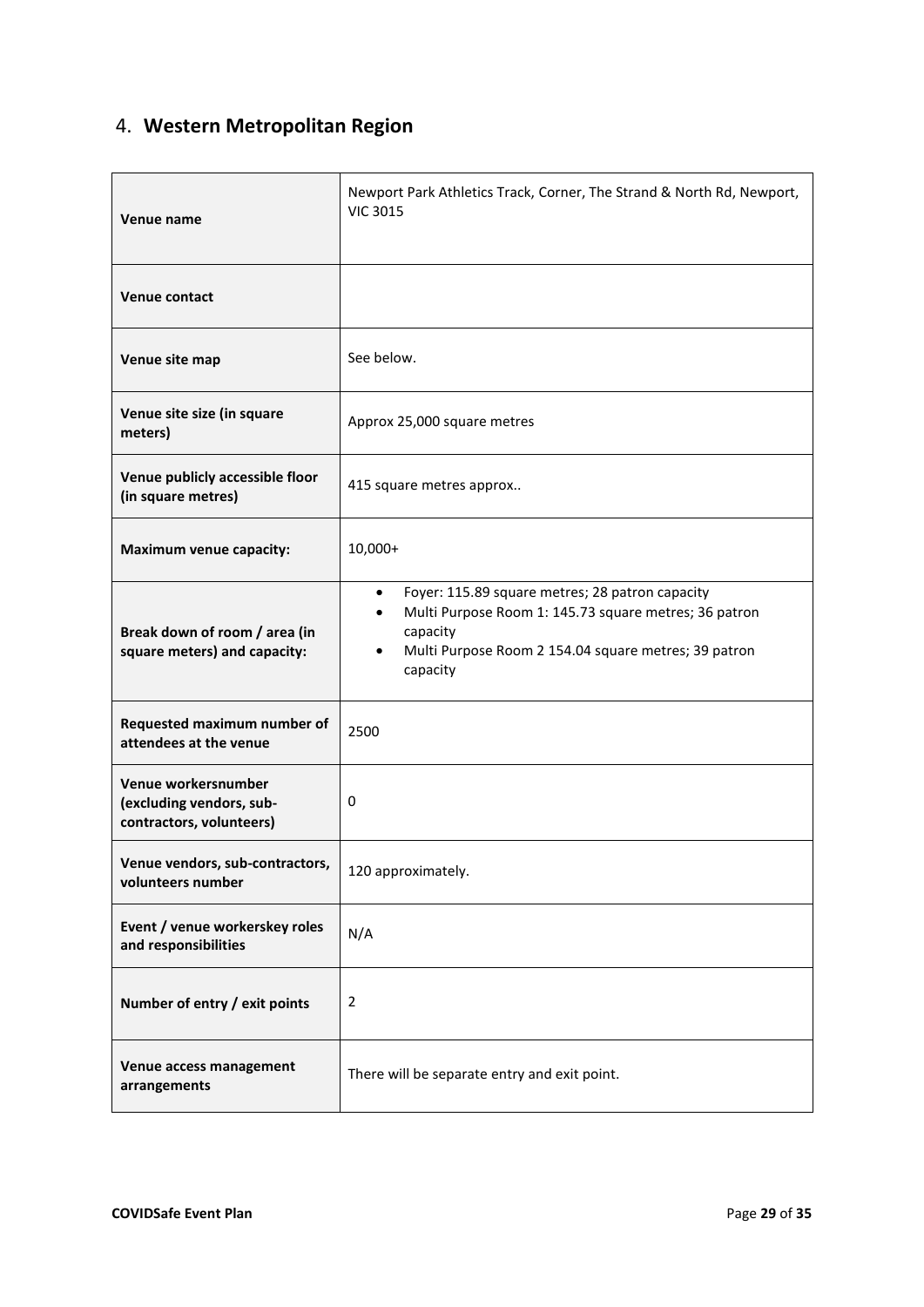**Section 2: Event Site Map**

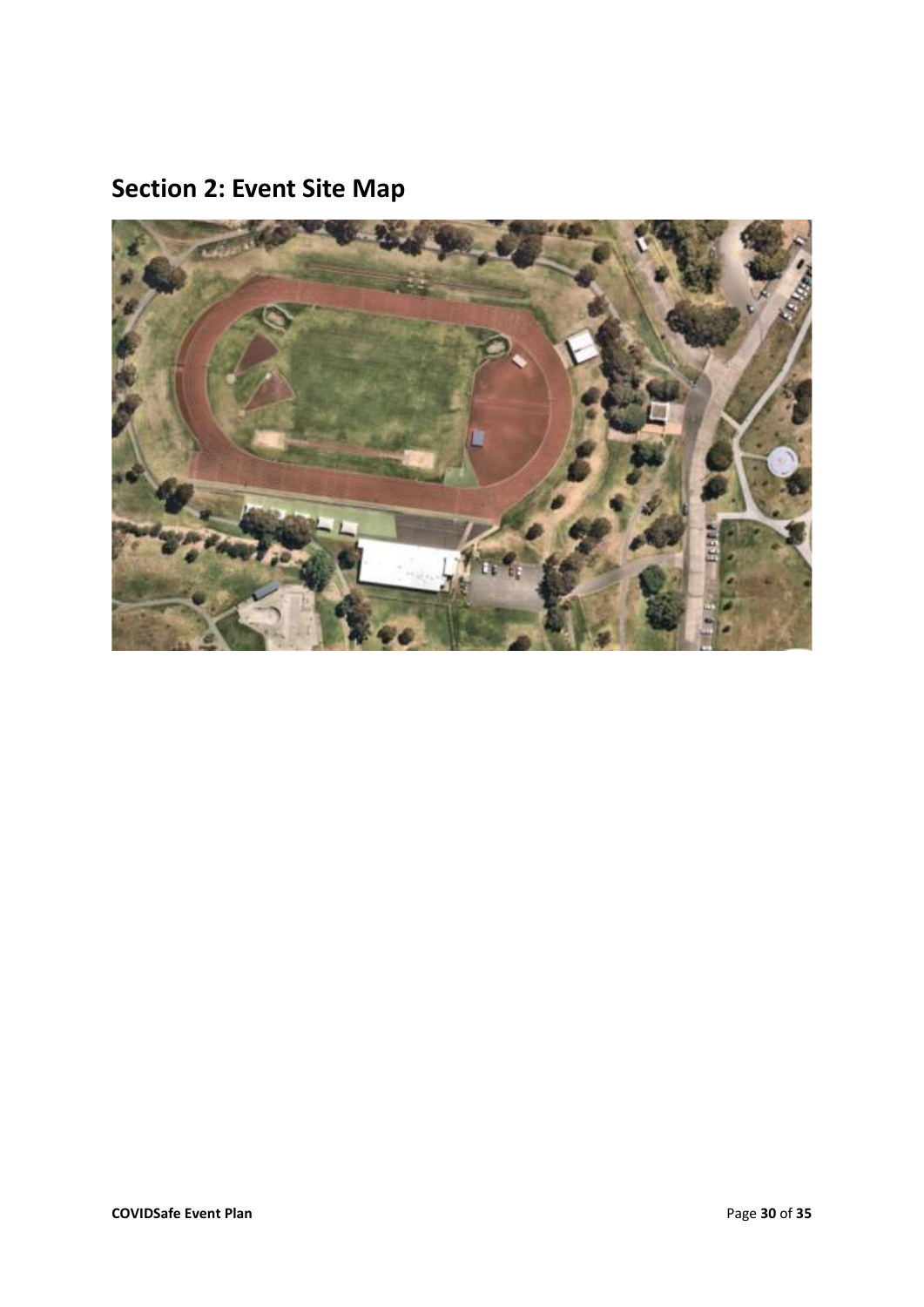## 5. **Gippsland Country Region**

| Venue name                                                                  | Edwin Flack Reserve, Manuka Road, Berwick, VIC 3806 |
|-----------------------------------------------------------------------------|-----------------------------------------------------|
| Venue contact                                                               |                                                     |
| Venue site map                                                              | Cick HERE to view                                   |
| Venue site size (in square<br>meters)                                       | Approx 25,000 square metres                         |
| Venue publicly accessible floor<br>(in square metres)                       | Club room - 51 square metres                        |
| <b>Maximum venue capacity:</b>                                              | 10,000+                                             |
| Break down of room / area (in<br>square meters) and capacity:               | Club room 51 square metres; capacity of 12 patrons. |
| Requested maximum number of<br>attendees at the venue                       | 2500                                                |
| Venue workersnumber<br>(excluding vendors, sub-<br>contractors, volunteers) | 0                                                   |
| Venue vendors, sub-contractors,<br>volunteers number                        | 120 approximately.                                  |
| Event / venue workerskey roles<br>and responsibilities                      | N/A                                                 |
| Number of entry / exit points                                               | One                                                 |
| Venue access management<br>arrangements                                     | <b>TBA</b>                                          |

## **Section 2: Event Site Map**

Click [HERE](https://drive.google.com/file/d/1ATvvvJugz6LikMm6KAB0rLVAY7MspOx7/view?usp=sharing) to view.

**COVIDSafe Event Plan** Page **31** of **35**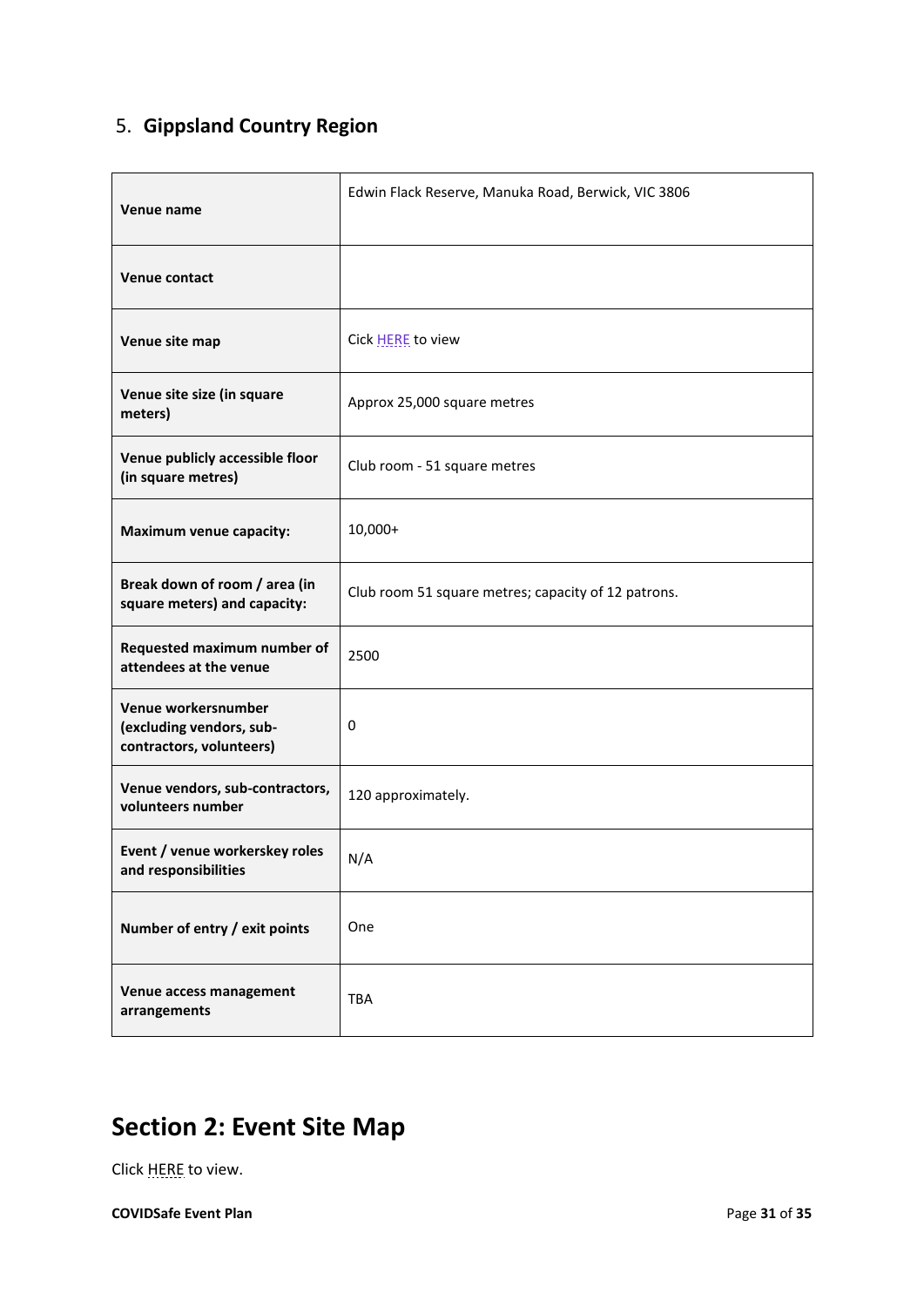## 6. **Northern Country Region**

| Venue name                                                                           | McEwen Reserve Athletic Track, Numurkah Road, Shepparton, VIC 3644 |
|--------------------------------------------------------------------------------------|--------------------------------------------------------------------|
| <b>Venue contact</b>                                                                 |                                                                    |
| Venue site map                                                                       | See below                                                          |
| Venue site size<br>(in square<br>meters)                                             | Approx 25,000 square metres                                        |
| <b>Venue publicly</b><br>accessible floor<br>(in square<br>metres)                   | <b>TBA</b>                                                         |
| <b>Maximum</b><br>venue capacity:                                                    | $10,000+$                                                          |
| <b>Break down of</b><br>room / area (in<br>square meters)<br>and capacity:           | <b>TBA</b>                                                         |
| Requested<br>maximum<br>number of<br>attendees at<br>the venue                       | 2500                                                               |
| Venue<br>workersnumber<br>(excluding<br>vendors, sub-<br>contractors,<br>volunteers) | $\pmb{0}$                                                          |
| Venue vendors,<br>sub-<br>contractors,<br>volunteers<br>number                       | 120 approximately.                                                 |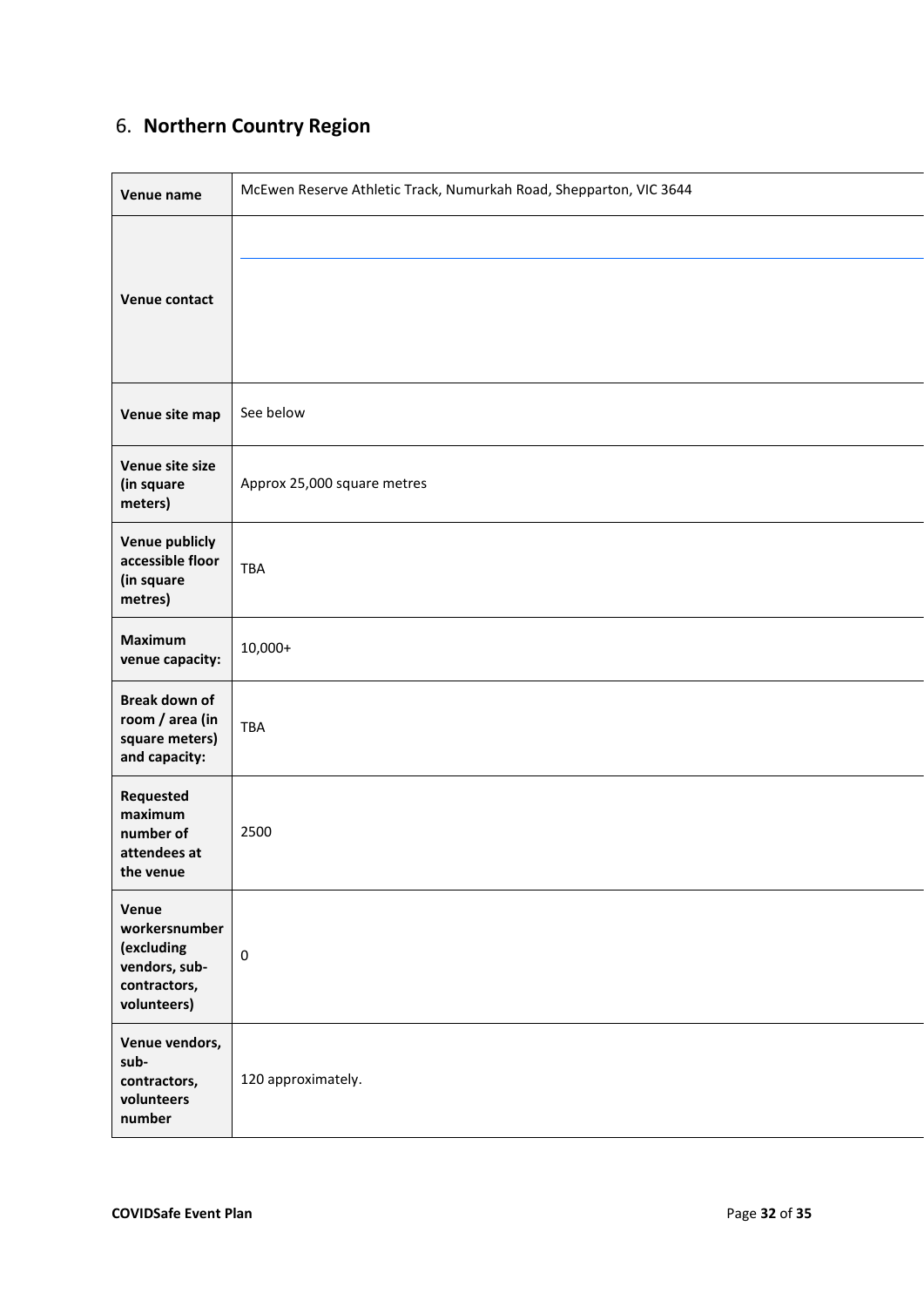| Event / venue<br>workerskey<br>roles and<br>responsibilities | N/A        |
|--------------------------------------------------------------|------------|
| <b>Number of</b><br>entry / exit<br>points                   | One        |
| <b>Venue access</b><br>management<br>arrangements            | <b>TBA</b> |

# **Section 2: Event Site Map**

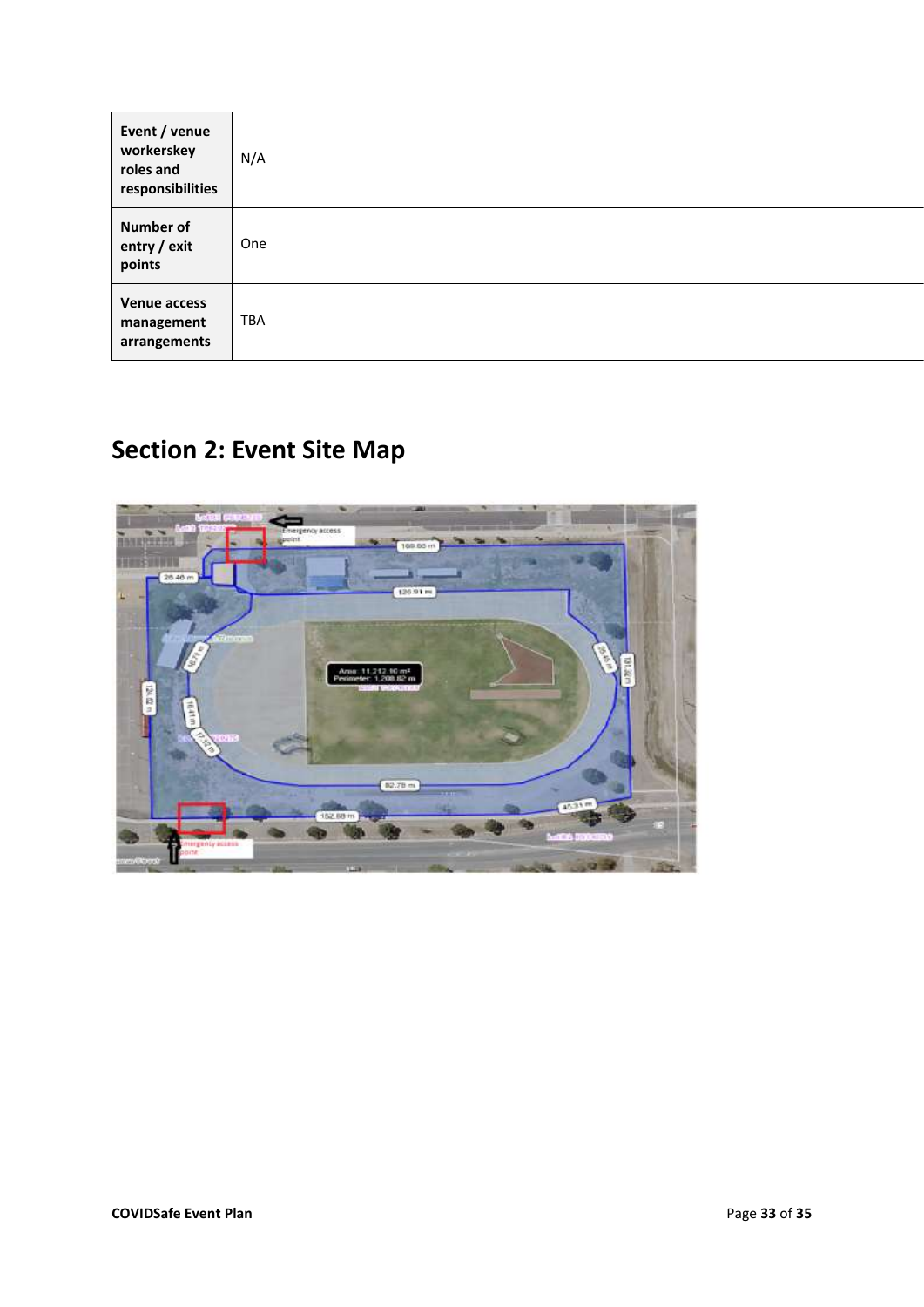## 7. **Western Country Region**

| Venue name                                                                  | Ballarat Regional Athletics Centre, York St, Ballarat East, VIC 3350                                                                                       |
|-----------------------------------------------------------------------------|------------------------------------------------------------------------------------------------------------------------------------------------------------|
| <b>Venue contact</b>                                                        | Ash Rodgers; Facilities Manager, bracballarat@gmail.com                                                                                                    |
| Venue site map                                                              | Click HERE to view.                                                                                                                                        |
| Venue site size (in square<br>meters)                                       | Approx 45,000 square metres                                                                                                                                |
| Venue publicly accessible floor<br>(in square metres)                       | <b>TBA</b>                                                                                                                                                 |
| Maximum venue capacity:                                                     | 10,000+                                                                                                                                                    |
| Break down of room / area (in<br>square meters) and capacity:               | Stuart Hunter Pavilion - 165sq m - 41 patrons<br>$\bullet$<br>Tom Roberts Pavilion $-33sq$ m $-8$ patrons<br>Photo Finish Pavilion $-12$ sq m $-3$ patrons |
| Requested maximum number of<br>attendees at the venue                       | 2500                                                                                                                                                       |
| Venue workersnumber<br>(excluding vendors, sub-<br>contractors, volunteers) | 0                                                                                                                                                          |
| Venue vendors, sub-contractors,<br>volunteers number                        | 120 approximately.                                                                                                                                         |
| Event / venue workerskey roles<br>and responsibilities                      | N/A                                                                                                                                                        |
| Number of entry / exit points                                               | Two                                                                                                                                                        |
| Venue access management<br>arrangements                                     | <b>TBA</b>                                                                                                                                                 |